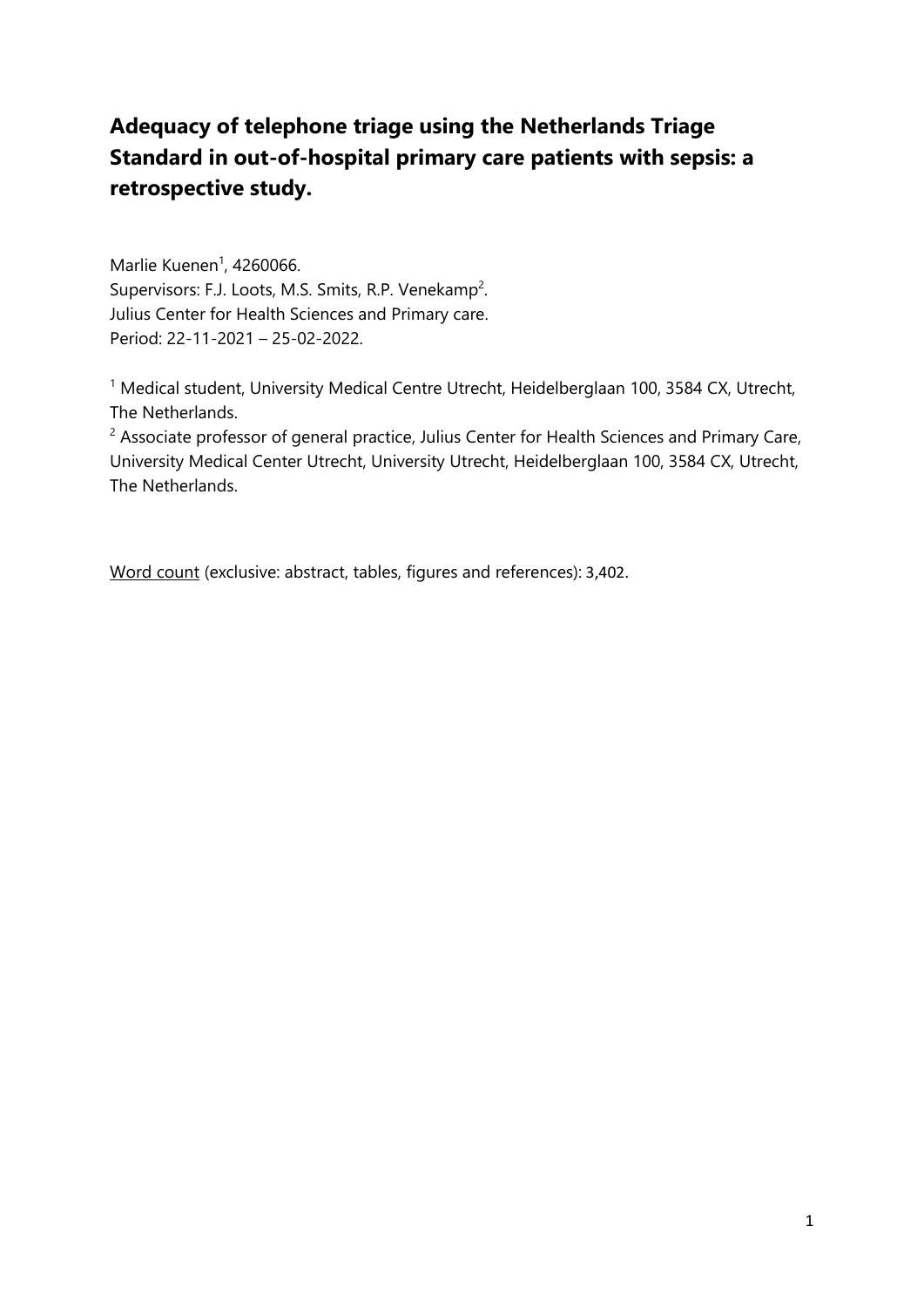# **Abbreviations**

NTS: Netherlands Triage Standard. OOH: Out-of-hours. GP: General practitioner. ICU: Intensive care unit. MTS: Manchester Triage System. ED: Emergency department. CBS: Central Bureau for Statistics. ASRO: Adverse sepsis-related outcome. OR: Odds ratio. CI: Confidence interval.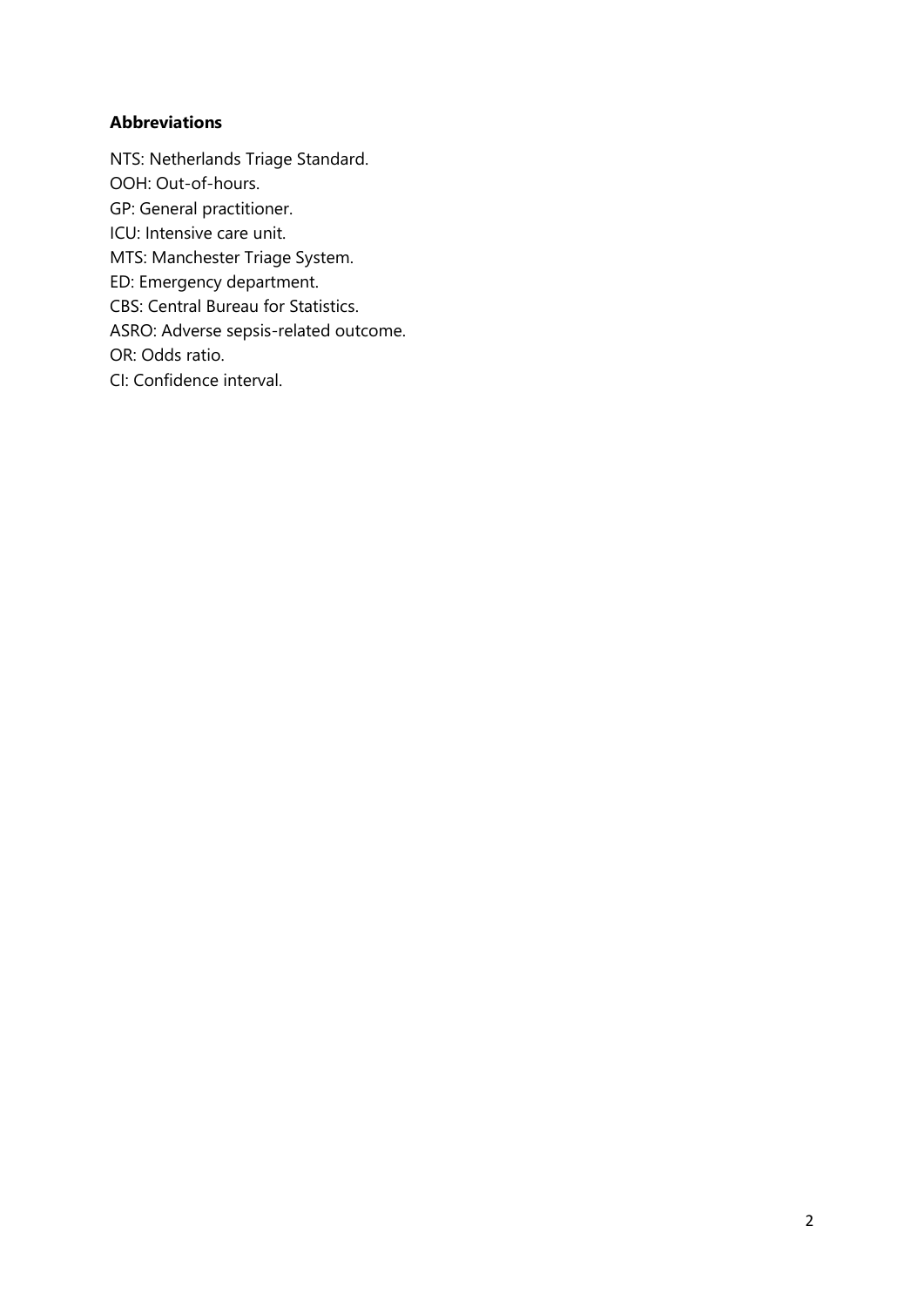# **Abstract**

**Background**: The key factor to improve outcomes of patients with sepsis is early initiation of adequate treatment. The Netherlands Triage Standard (NTS) is a decision support tool for telephone triage used at the Dutch out-of-hours general practitioner (OOH GP) cooperatives, which has never been validated against the clinical outcome sepsis.

**Aim**: To determine the adequacy of the NTS urgency allocation for patients with sepsis. **Method**: A retrospective study using routine registration data from 2017-2019. Data were retrieved from the electronical medical records of the OOH GP cooperatives and were linked to the medical records of the patients' own GP, hospital records and deaths registration. The primary outcome was adverse sepsis related outcome (ASRO), defined as (1) intensive careunit admission <7 days, or (2) death due to infection <30 days. For each entrance complaint, the odds ratio for the outcome ASRO was calculated. The allocated urgency was dichotomised into high-urgent (U1-U2) and low-urgent (U3-U5) and the proportion of highurgent cases was calculated for each entrance complaint.

**Results**: 287.385 contacts were included of which 1721 had the outcome ASRO. Of all contacts with outcome ASRO, 58% were triaged as high-urgent. Complaints of arm or leg (26%), urinary problems (30%), diarrhoea (33%), cough (38%) and strange or suicidal behaviour (44%), general malaise (52%) had a significantly lower proportion triaged as high urgent. Of those, strange or suicidal behaviour and general malaise had the highest odds ratio for the outcome ASRO: 1.4 (95% CI: 1.1-1.7) and 4.3 (95% CI: 3.8-5.0), respectively. **Conclusion:** Our study showed that the urgency allocation with telephone triage according to the NTS for patients with sepsis is suboptimal. The correctness of the urgency allocation varied between the entrance complaints.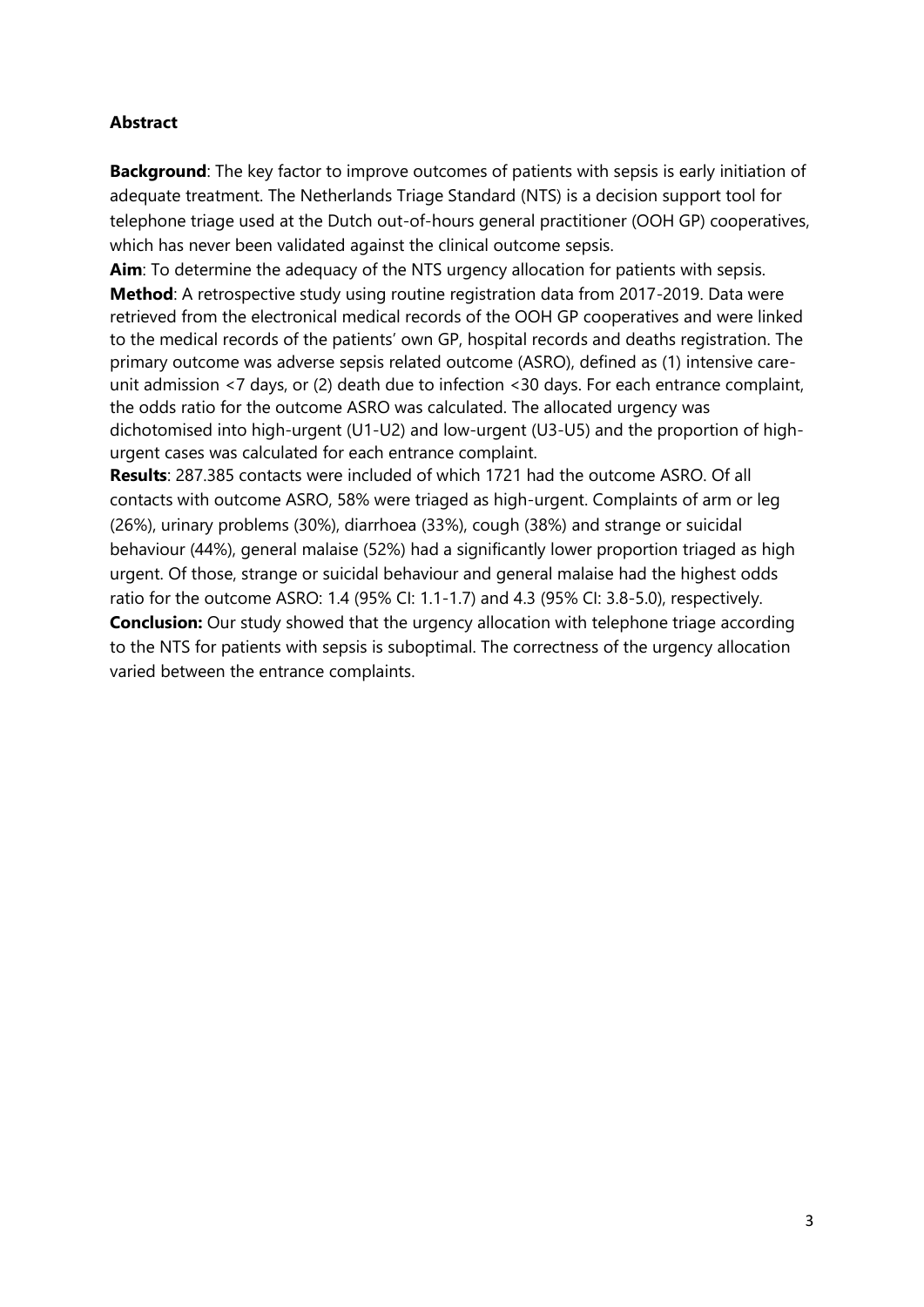## **Introduction**

Sepsis is a life-threatening condition caused by a dysregulated host response to an infection. [1] The clinical presentation of a sepsis patient is highly variable, and the manifestations of both infection and organ dysfunction may be subtle. Clinical presentation depends on the primary site of infection, the patient's underlying health status, and how fast treatment is started. [2] The most common initial sites of infection are the respiratory tract, followed by intraabdominal and urinary tract infections. [3-6] Multiple risk factors are associated with sepsis, such as old age, chronic disease, and the use of immunosuppressive agents. [4,7] The in-hospital mortality of patients with sepsis is circa 25%. [4,8]

Early initiation of adequate treatment of sepsis is the key factor to benefit patient outcomes. Patients with sepsis should be treated with the same level of urgency as patients with other time-sensitive diseases, such as stroke. Lower mortality was found among patients who had received antibiotic treatment within the first hour. [9-15] To achieve early initiation of adequate treatment, prehospital delay should be minimised. This calls for early recognition of sepsis in primary care. A large proportion of patients with sepsis had contacted the GP cooperative for out-of-hours primary care. [16] This can be explained by the typical acute presentation of a sepsis patient, which cannot wait until the next day.

In the Netherlands, out-of-hours (OOH) primary care is provided by about 120 GP cooperatives. [17] The process of OOH primary care starts with telephone triage. Since 2007, the Netherlands Triage Standard (NTS) has been used. Currently, the NTS is used in all Dutch OOH GP cooperatives, in half of the ambulance dispatching centres, and 20% of hospital emergency departments (ED). [18,19] The goal of the NTS is to guarantee safe and efficient care. [20]

Ideally, each sepsis patient who needs intensive care unit (ICU) treatment should be immediately transported by ambulance to the ED. However, unnecessary referrals should be prevented. Therefore, there is a need for adequate telephone triage combined with adequate assessment of patients with sepsis by a GP to refer the right patients.

Still, in practice, GPs' clinical detection of sepsis in primary care is complicated. Half of the patients admitted to an ICU

## NTS urgency allocation

Telephone triage begins with a mandatory 'ABCDE' check. [22] This check determines life-threatening problems for which an ambulance must be sent directly. In case of no direct life-threatening situation, the triagist has to choose one of 56 entry complaints to continue the urgency evaluation. Each entry complaint contains hierarchically ordered triage questions. [23] Based on the triage nurses' responses, the NTS automatically generates an urgency level ranging from U0 to U5. This urgency level tells the triagist the response time within which a patient should receive a medical assessment (see table 1). [24] The triagist can overrule the automatically generated urgency allocation.

due to community-acquired sepsis had prior contact with a GP cooperative, and one-third of these patients were not referred to the hospital after the first contact. [16]

The NTS has never been validated against the clinical outcome of sepsis. Therefore, the aim of this paper is to determine the adequacy of the NTS urgency allocation for patients with sepsis.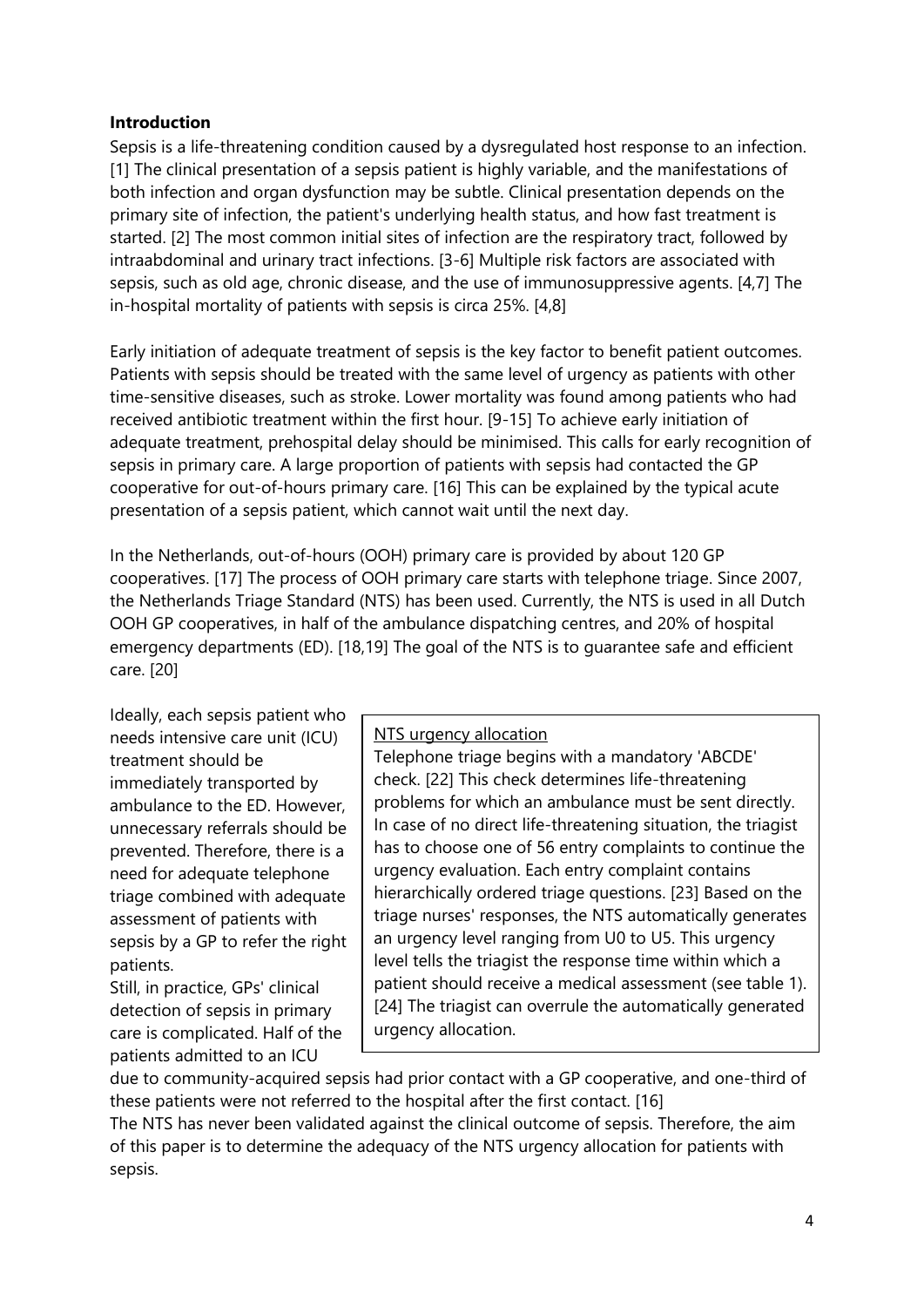The following research questions will be answered:

- (1) What are the most common entry complaints in patients with sepsis who contacted the OOH GP cooperative?
- (2) How many patients with sepsis who contacted the OOH GP cooperative are recognised as highly urgent (U1-U2)?
- (3) Is there a difference in recognising patients with sepsis as a high-urgency demand for care between the different entrance complaints?

# **Methods**

## *Design and setting*

We performed a retrospective study of electronic medical records of adult patients who contacted an out-of-hours (OOH) GP cooperative. We retrieved data from 5 OOH GP cooperatives in the Netherlands between 1 January 2017 and 31 December 2019. These OOH GP cooperatives provide OOH primary care for approximately 1 million people living in diverse urban, suburban and rural areas.

We linked the OOH GP cooperatives data to the data from the patients' (regular) GP practices. Contacts were only included if there was data from both the OOH GP cooperative and the regular GP (10% of all cases).

## *Inclusion and exclusion criteria*

We included all medical records of adult patients who contacted the OOH GP cooperatives between 2017 and 2019. We excluded entrance complaints that would unlikely lead to sepsis, such as trauma, intoxication, and birth-related problems.. Individual patients could be included more than once when they had contacted the OOH GP cooperatives more than one time between 2017 and 2019. We excluded those cases when the time interval between two physical contacts (clinic consultation or home visit) was less than seven days.

Additionally, we excluded terminal patients because they often have mutual agreements about referral with their GP. The exclusion of terminal patients was based on the following information of the regular GP: diagnosis of malignancy, prescribed benzodiazepine medication such as midazolam, or conversation about euthanasia. An overview of all exclusion criteria is given in Table 2.

# *Data collection*

We collected the following data from the OOH GP cooperatives: gender, date and time of contact, type of contact (telephone consultation, clinic consultation, home visit), urgency (U1-U5), entrance complaint, diagnosis of GP (ICPC code), and prescribed antibiotics. In addition, we collected the following data from the GP practices and linked this to the data from the OOH GP cooperatives: date of contact with GP, co-morbidities, use of immunosuppressive or benzodiazepine medication, conversations about euthanasia, and prescribed antibiotics.

Additionally, we obtained information of all hospital admissions; date and time of hospital admission, admission to ICU and discharge diagnosis. We established the hospital admission due to an infection based on discharge diagnosis of the hospital admission and suspected diagnosis of the GP of the OOH GP cooperatives. Furthermore, we retrieved the following information from the Central Bureau for Statistics (CBS): date and cause of death. All data collected was stored and analysed in a secure environment facilitated by the CBS.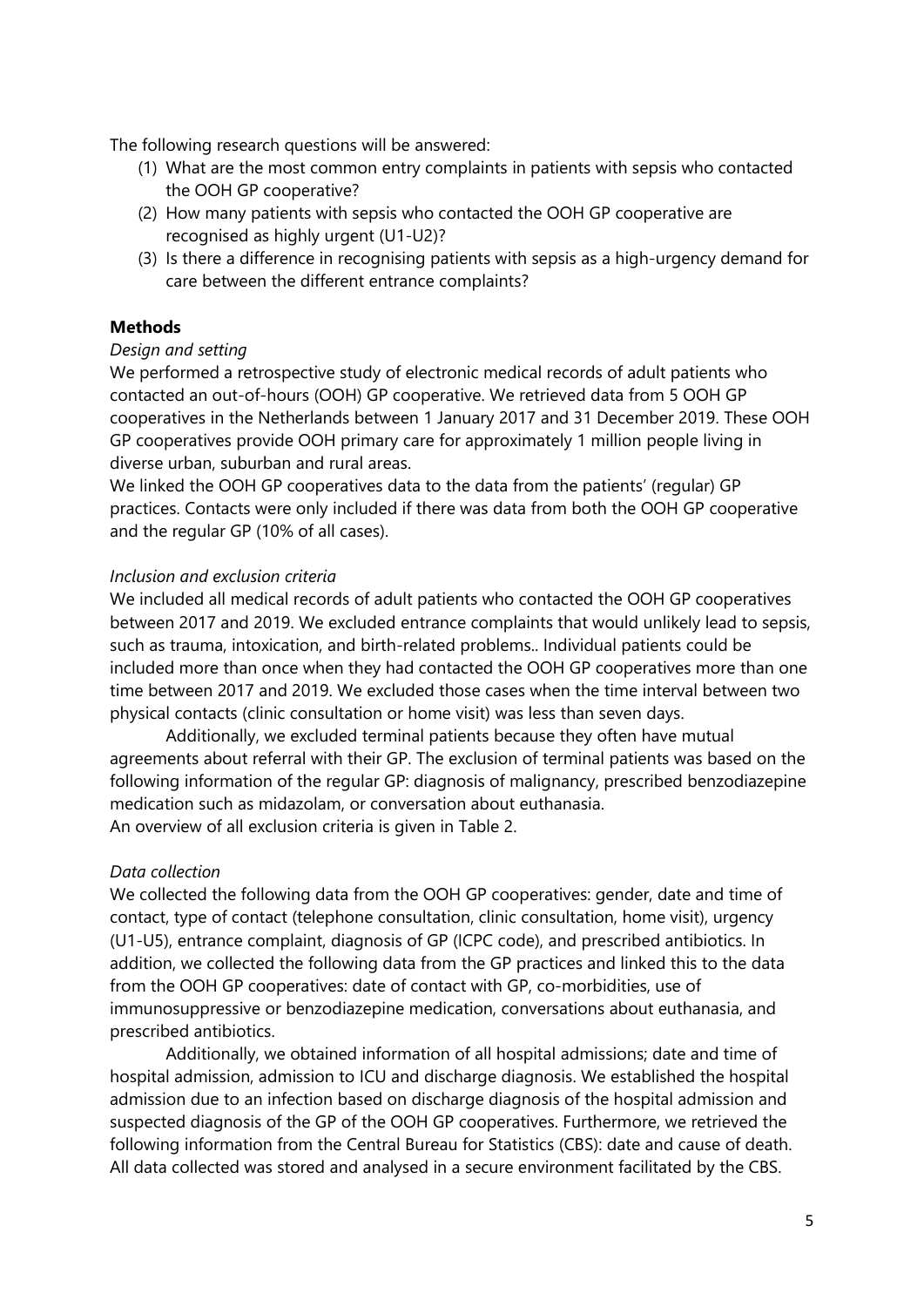Besides the data collection of the OOH GP cooperatives, the regular GP practices, and the hospital admissions, we collected information from the NTS for qualitative evaluation. We retrieved all triage questions of all entrance complaints of the NTS.

#### *Evaluation of triage questions*

The hierarchically ordered triage questions within the entrance complaint of the NTS were evaluated for completeness depending on the knowledge in the literature.

#### *Outcome measures*

The primary outcome measure is adverse sepsis-related outcome (ASRO). ASRO is defined as (1) ICU admission <7 days after the OOH GP cooperative contact, or (2) death due to infection <30 days after the OOH GP cooperative contact.

The secondary outcome is ASRO with shorter time intervals between contact with the OOH GP cooperative and hospital admission or death. It is defined as (1) ICU admission<48 hours after contact with OOH GP cooperative or (2) death due to infection <7 days after contact with OOH GP cooperative.

## *Determination of cut-off values urgency*

Based on the given information of the lower mortality when treatment occurs within the first hour, we assumed that the determination of the urgency level has an immediate effect on mortality. Therefore, allocations of patients with outcome ASRO to urgency categories U1 and U2 were considered correct in this study. The urgency categories U3, U4, and U5, were judged to be inadequate prioritisations.

## *Data analysis*

Initially, we described baseline characteristics of the study population using the median and interquartile range (IQR) for variables with a skewed distribution and the mean and standard deviation for continuous variables with a normal distribution. Secondly, we calculated odds ratios (OR) with a 95% confidence interval (CI) for the association between each entrance complaint and outcome ASRO.

Subsequently, urgency categories were dichotomised into high (U1 and U2) and low (U3, U4, U5) urgency levels. Descriptive statistics were used for the frequencies of the allocated urgency for the ASRO-group. The χ2 test was used for comparing the allocated urgency between the different entrance complaints. Finally, to evaluate the results using the primary outcome ASRO, the analyses were repeated using the secondary outcome. All data analyses were performed using SPSS statistical software programme Version 25.0. Results were considered significant at p<0.05.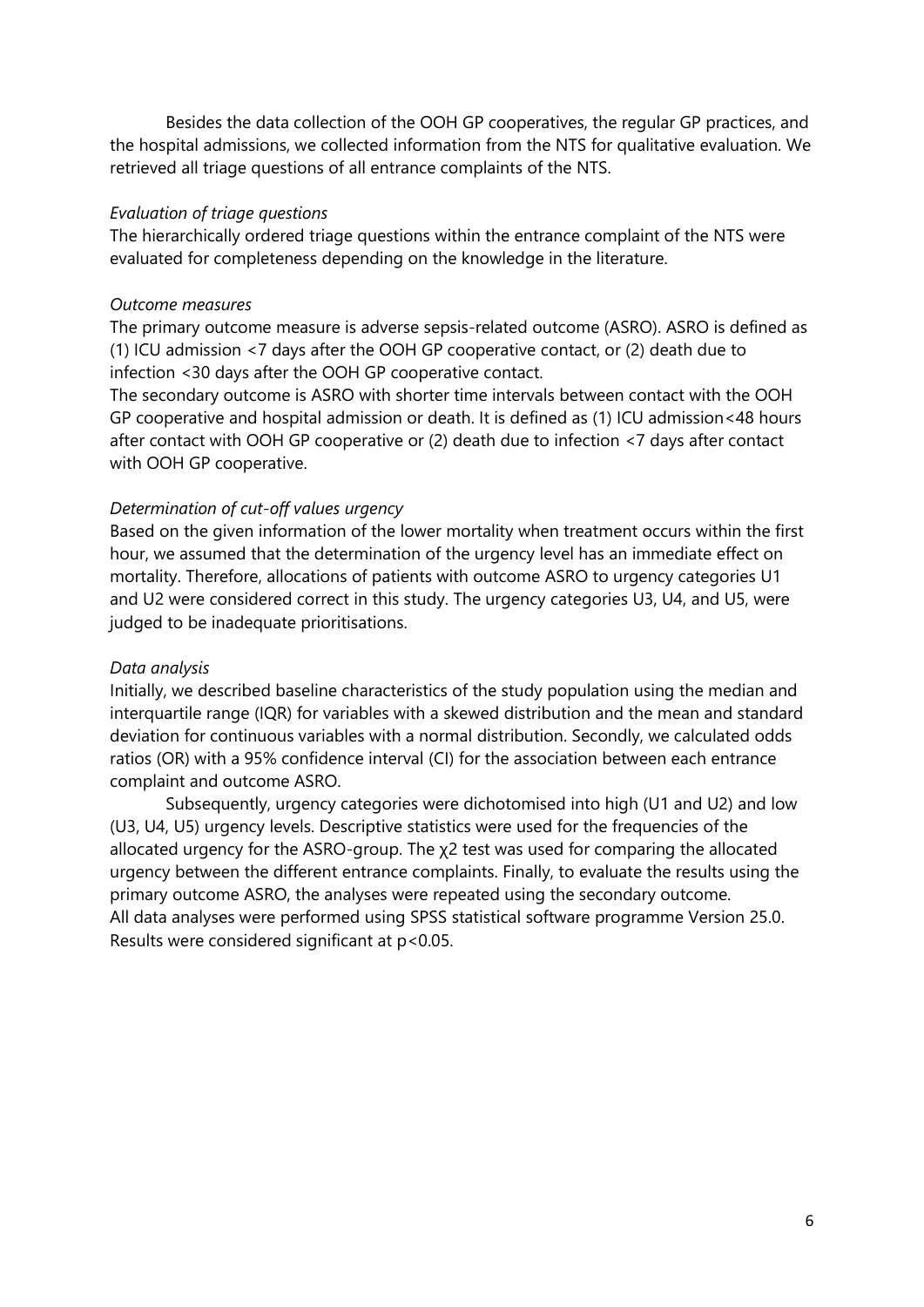#### **Results**

## *Characteristics of study population*

In total, 287,385 patients were included for analysis. The median age was 51 years (IQR 32- 70), and 40% was male. Table 3 shows an overview of the characteristics of patients with and without the outcome ASRO. There were differences between both populations. Firstly, the population with outcome ASRO was older; the median age was 81 years (IQR 72-91). Additionally, a larger proportion of the ASRO-group had at least one co-morbidity (80%) and used immunosuppressive medication (19%) in comparison to the patients without ASRO; 36% and 6%, respectively.

The time of day of the contact with the OOH GP cooperative was similar for both populations. However, there were differences in type of contact; patients with ASRO were more often assessed during a home visit (71%) compared to the patients without ASRO (13%). Furthermore, the ASRO-group had contacted the regular GP before contact with the GP cooperatives twice as often as the patients without ASRO. Finally, antibiotics were prescribed more often before the contact with the GP cooperative in the ASRO-group (14%) in comparison to the patients without ASRO (5%).

#### *Entrance complaints and urgency*

During the ABCDE-check 83 cases with ASRO (5%) were assessed as (potentially) unstable. The majority, 1638 cases with ASRO (95%), was triaged using the other entrance complaints. Figure 1 shows the odds ratios of all entrance complaints in which ASROs occurred. The following entrance complaints showed an increased risk of ASRO: ABCDE, dyspnoea, general malaise, fever, strange or suicidal behaviour, neurological deficit, vomiting and diabetes. The fifteen entrance complaints with the highest odds ratios are further explored in tables 4 and 5.

After dichotomisation into high (U0-U2) and low urgent (U3-U5) categories, 998 cases (58%) of the total population with outcome ASRO were triaged as high-urgent and 723 (42%) as low-urgent. A significant higher proportion of patients with ASRO with the following entrance complaints were triaged as high-urgent: ABCDE (97%), dyspnoea (75%), and neurological deficit (84%). A significant lower proportion of patients with ASRO with strange / suicidal behaviour (44%) and general malaise (52%) were triaged as high-urgent (table 4).

Table 5 shows an overview of the proportion triaged as high-urgent of fifteen entrance complaints in the group with the outcome ASRO. The only entrance complaint with a lower proportion triaged as high-urgent in the ASRO-group compared to the patients without ASRO was strange / suicidal behaviour. All other entrance complaints had a higher proportion triaged as high-urgent in the ASRO group in comparison to the patients without ASRO.

#### *Sensitivity analyses*

The analyses using the secondary outcome (ASRO with a shorter time-interval for hospital admission or death) resulted in similar findings as the analyses using the primary outcome ASRO. The secondary outcome resulted in the same fifteen entrance complaints with the highest odds ratios. Also, the same entrance complaints had triaged the same proportions as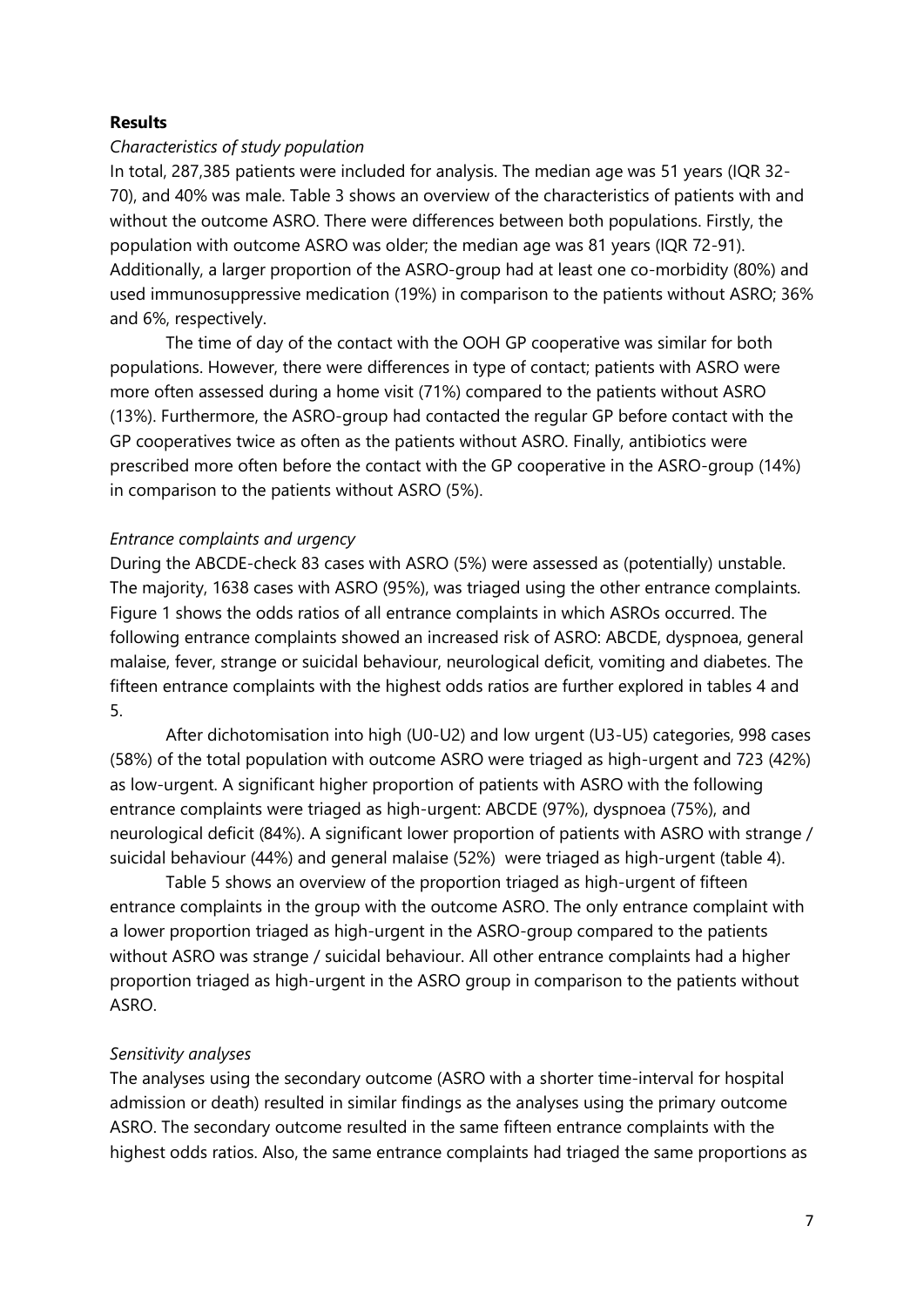high or low-urgent within the patients with the secondary outcome as the patients with ASRO.

## *Questions NTS*

The hierarchically ordered answers to the questions of the NTS are displayed in Figure 2. Figure 2a and 2b provide an overview of the NTS within the entrance complaint strange or suicidal behaviour and general malaise. These entrance complaints had both a significant higher odds ratio than one for the outcome ASRO and a significant lower proportion of contacts triaged as high-urgent. Figure 2a shows that within the entrance complaint strange or suicidal behaviour no-sepsis related symptoms lead to U1 or U2 urgency allocation. The symptom fever would lead to a U3 urgency allocation within this entrance complaint. Figure 2b shows that within the entrance complaint general malaise the symptom chills lead to U2 urgency allocation and the symptoms petechiae and meningeal stimulation to U1. This is the same for the entrance complaint fever , which had a high odds ratio for ASRO. Figure 2c showed that high-risk patients within the entrance complaint fever lead to U3 urgency allocation.

Fig. 2d-h showed the entrance complaints urinary problems, cough, diarrhoea and complaint of arm or leg . All these entrance complaint had a significantly lower proportion triaged as high-urgent, but did not have the highest odds ratios. Within these entrance complaints, the combination of high-risk patient and fever led to U3 urgency allocation. Fig. 2h showed that within the entrance complaint, complaints of arm or leg, there were no systemic symptoms of sepsis (for example, altered mental status) within the questions.

## **Discussion**

## *Summary*

In this retrospective study, 287,385 contacts were included, of which 1721 had the outcome ASRO. A small proportion (5%) of the patients with ASRO was assessed as (potentially) unstable according to the questions within the ABCDE-check. The majority of the patients with ASRO were triaged using the regular entrance complaints (95%). This underlines the importance of the adequacy of the NTS within the regular entrance complaints.

The following entrance complaints showed an increased risk of ASRO: ABCDE, dyspnoea, general malaise, fever, strange or suicidal behaviour, neurological deficit, vomiting and diabetes. Of all patients with the outcome ASRO, 58% were triaged as high-urgent. The entrance complaints dyspnoea, and neurological deficit, and the ABCDE-check had a significantly higher proportion triaged as high-urgent (75%, 84% and 97%, respectively), whereas strange or suicidal behaviour (44%) and general malaise (52%) had a significantly lower proportion triaged as high urgent.

We evaluated the questions of the NTS.. Within the entrance complaint strange or suicidal behaviour we found no sepsis-related questions which lead to high urgency allocation. Also, within the entrance complaints fever and general malaise high-risk patients did not lead to high-urgency allocation except for the combination of fever and chills.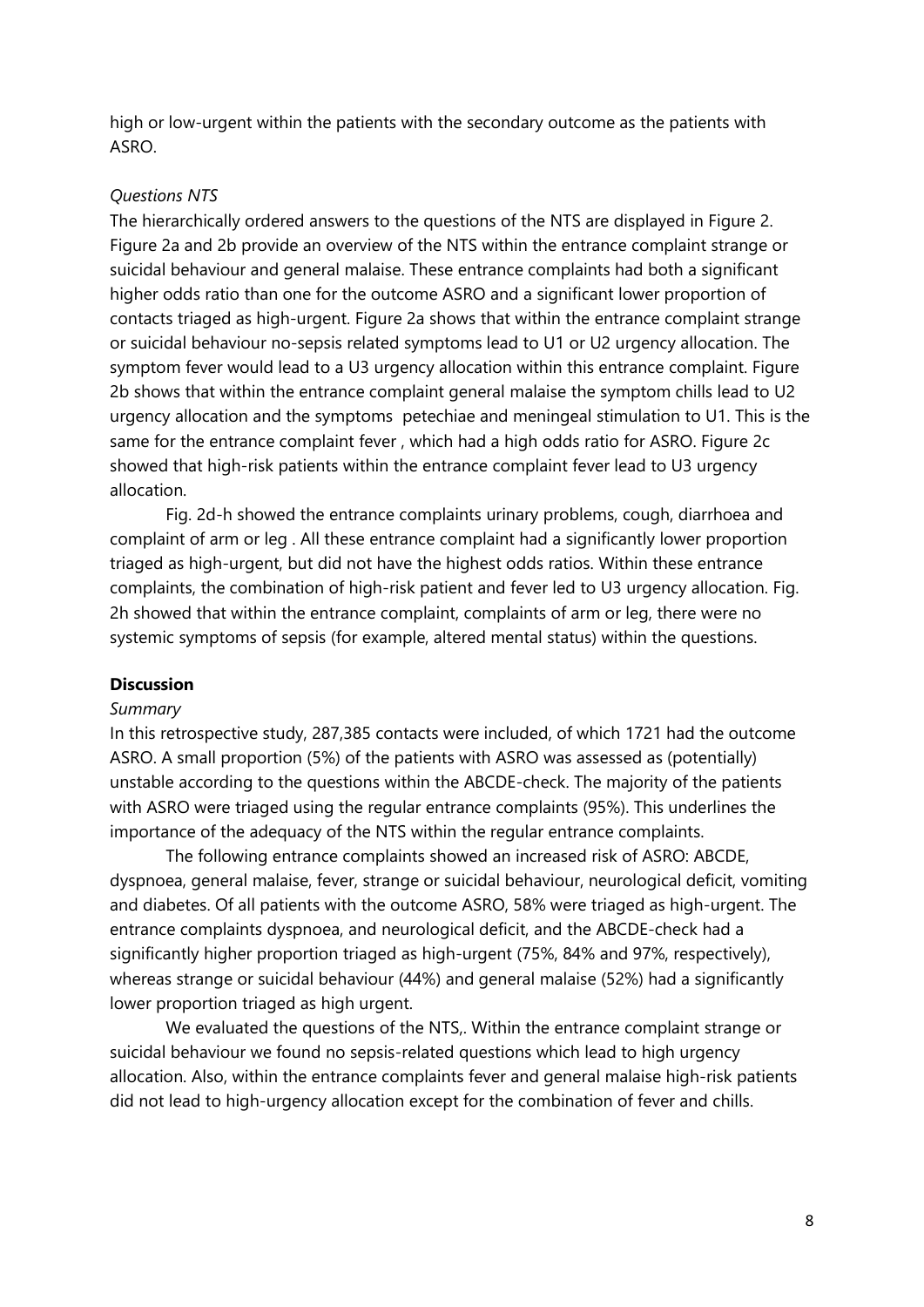#### *Comparison with existing literature*

To the best of our knowledge, there are no studies performed in the OOH GP cooperative setting in which urgency allocation using telephone triage was compared with the presence or absence of the clinical outcome sepsis. A previous observational study by Gräff et al. examined the Validity of the Manchester Triage System (MTS) in patients with sepsis at the emergency department. [25] The MTS is a five-stage triage system similar to the NTS. The proportion of patients with sepsis which were triaged as high urgent was 70%. This proportion is higher than in our study. This higher proportion triaged as high-urgent could be explained by the option that also vital parameters can be included in the MTS. However, also these authors conclude there are shortcomings of this triage system for sepsis. Another finding of the study by Gräff et al. was that among patients with sepsis who were correctly classified, the most commonly used presentational flow chart was 'shortness of breath' in adults. This finding is similar to our findings: dyspnoea had one of the three highest odds ratios and a proportion of 75% triaged as high-urgent. Another study by Chamberlain et al. examined patients with severe sepsis with the Australasian Triage Scale (ATS). [26] The ATS is a comparable triage system to the MTS. In this study, the proportion to triage sepsis as highurgent was 71%. Also a comparable proportion (71%) was found in the study of Geier et al., which evaluated the Emergency Severity Index (ESI) in a prospective study in patients with severe sepsis and septic shock. [27]

Also, we critically compared the NTS questions with literature. First of all, within the entrance complaints, general malaise and fever , symptoms neck stiffness and petechiae lead to U1 urgency allocation. Petechiae and neck stiffness could be symptoms of meningococcal disease, possibly accompanied with meningococcal sepsis. In 2002, the monovalent meningococcal C conjugate vaccine was introduced in the Netherlands. Afterwards the incidence of meningococcal disease decreased enormously. The overall incidence rate significantly reduced from 17.3/100,000 population during the epidemic in 2001 to 0.06/100,000 population in 2012. It is still important to triaged this disease as high-urgent, but due to the decreased incidence of meningococcal sepsis, these questions (petechiae and neck stiffness) triaged a small part of all sepsis patients as high-urgent. [28,29]

On the other hand, chills are in the NTS often used to identify patients how need urgent care. Chills led to U2 urgency allocation within the entrance complaints fever, general malaise, and urinary problems. The study of Loots et al. showed that chills were not associated with sepsis. [30] Therefore, reconsideration of the usefulness that the symptom chills leads to U2 is needed.

Additionally, there are multiple risk factors associated with sepsis, for example, old age, chronic disease, or the use of immunosuppressive agents. [7,8] Within the following entrance complaints led risk patient to U3 urgency allocation: fever, urinary problems, and diarrhoea. Within the entrance complaint cough, strongly reduced resistance led to U3 urgency allocation. Patients with sepsis often present with a combination of fever, altered mental status and risk factors. [2] Currently, the combination of these factors ,according to the question of the NTS, did not lead to high-urgency allocation.

Lastly, there are no sepsis-related questions within the entrance complaint strange or suicidal behaviour that lead to U1 or U2 urgency allocation. Fever led to U3 urgency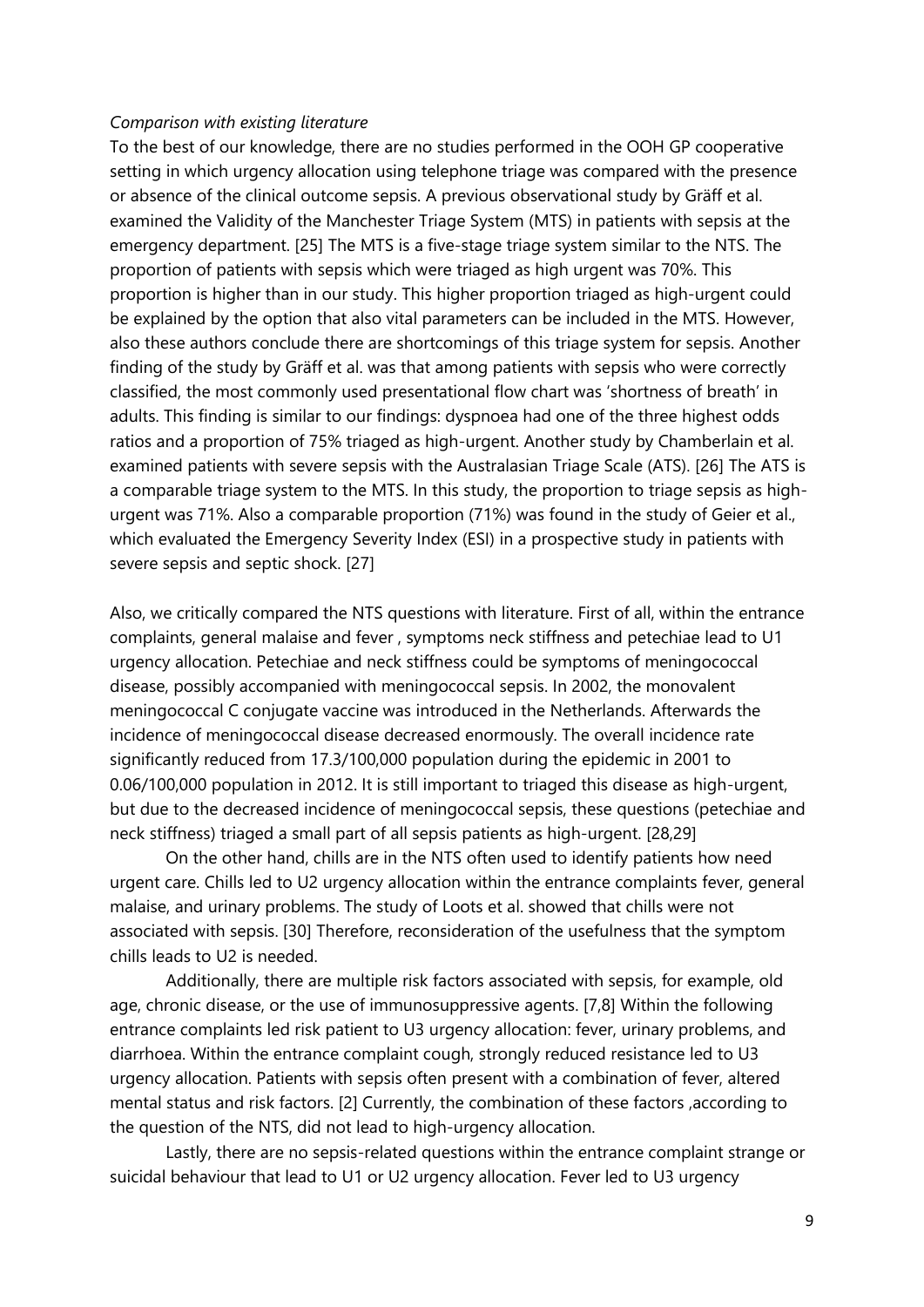allocation within this entrance complaint. Altered mental status is association with severe sepsis. [2] Patients with an altered mental status may present themselves with strange behaviour. Our study confirmed this, because the entrance complaint strange or suicidal behaviour had one of the four highest odds ratio of all entrance complaints. Currently, if these patients were triaged within the entrance complaint strange or suicidal behaviour and patients also had a fever, this led to a U3 urgency allocation.

#### *Strength and limitations*

The major strength of our study is that we were able to include a large sample of patients who had contact with the OOH GP cooperative and who were diversely located in urban, suburban and rural areas. Therefore, we are confident that our results are generalisable to Dutch OOH primary care settings.

However, several limitations have to be mentioned. Firstly, we did not collect detailed information about the answers to the triage questions of the NTS. Secondly, we defined by approximation patients with sepsis with the primary outcome ASRO. Because of the chosen definition with a 72 hours time-interval to ICU-admission or 30-day mortality, it is possible that patients were selected who did not benefit from high-urgent allocation. Therefore, we used a secondary outcome with a shorter time interval, namely ICU-admission within 48 hours or 7-day mortality. The secondary outcome was chosen to select patients who were more likely to benefit from high-urgent allocation. When repeating our analyses using the secondary outcome, our findings were confirmed. This suggests that our findings are clinically relevant. Finally, with our observational study design, we could not compare the NTS to another telephone triage system. Therefore, we do not know to what extent telephone triage could be improved.

#### *Implications for future research*

In telephone triage, a balance between safety and efficiency must be found. More safety (a higher proportion of patients with sepsis triaged as high-urgent) may lead to less efficiency (more unneeded referrals or assessed patients). Our study suggests that revision of the NTS is needed for the entrance complaint strange or suicidal behaviour. There is need for sepsisrelated symptoms within this entrance complaint, because these entrance complaint had one of the four highest odds ratios. To specify the revision of the NTS for other entrance complaints, future research has to focus on the triage nurses' answers. After revising the NTS, effects on allocated urgency and patient outcomes should be evaluated.

Combining sepsis related symptoms (altered mental status) with risk factors (old age, use of immunosuppressive medication) might also be useful to identify patients needing high-urgent assessment. Instead of the combination fever and chills what is currently leading to high-urgency allocation within the following entrance complaints general malaise, fever and urinary problems. For this suggestion, future research could focus on these combination, therefore prediction models are needed based on multivariable analyses to provide evidencebased basis for which risk factors are helpful for triaging and not.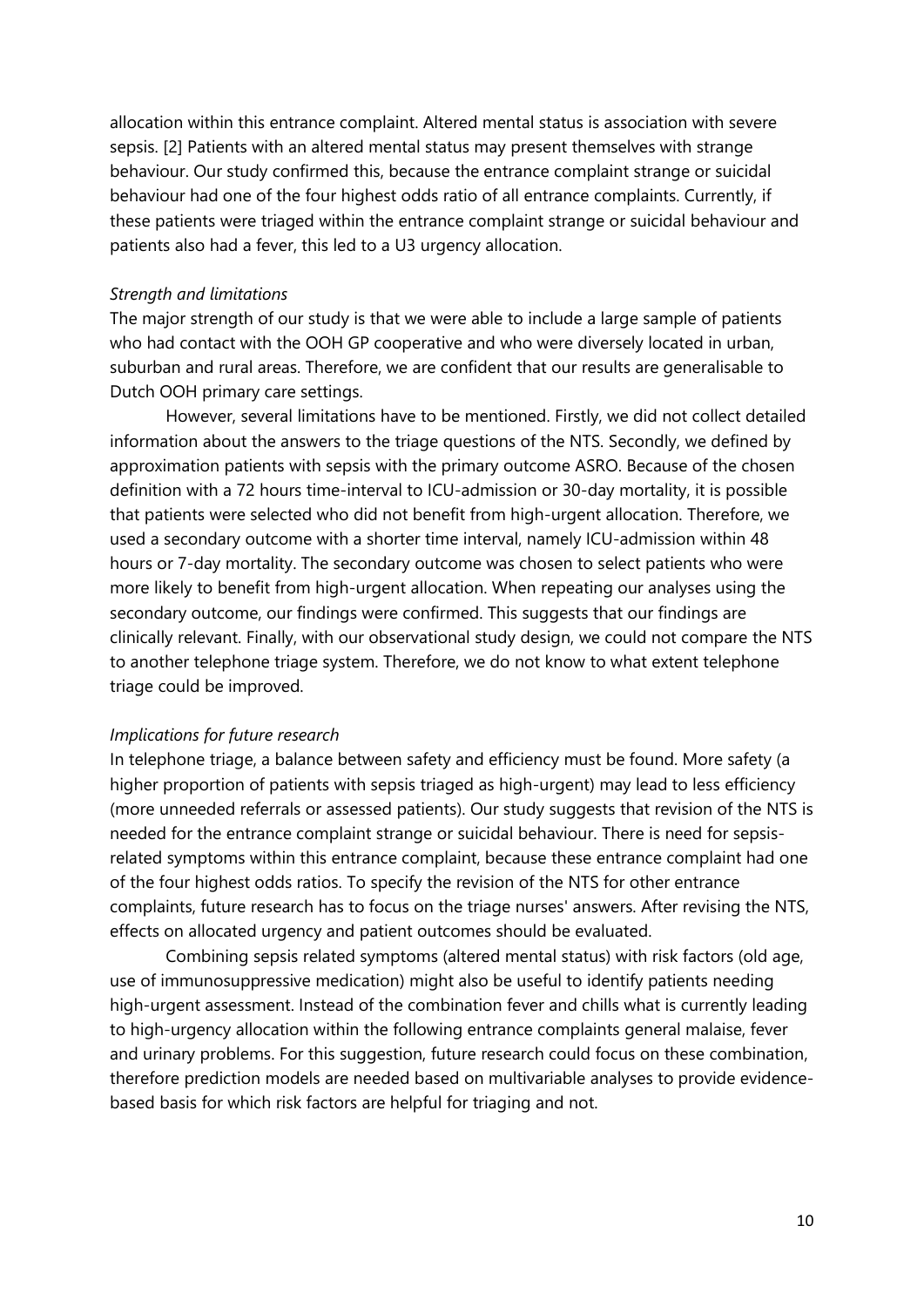# **Conclusion**

Our study showed that the urgency allocation with NTS telephone triage for patients with sepsis was suboptimal. The adequacy of the urgency allocation varied between the different entrance complaints. Especially for the combination of altered mentals status and risk factors within the entrance complaints general malaise, urinary problems, diarrhoea and fever , more research into the required modifications is advised to recognise more patients with sepsis as high-urgent during triage while preventing unneeded referrals.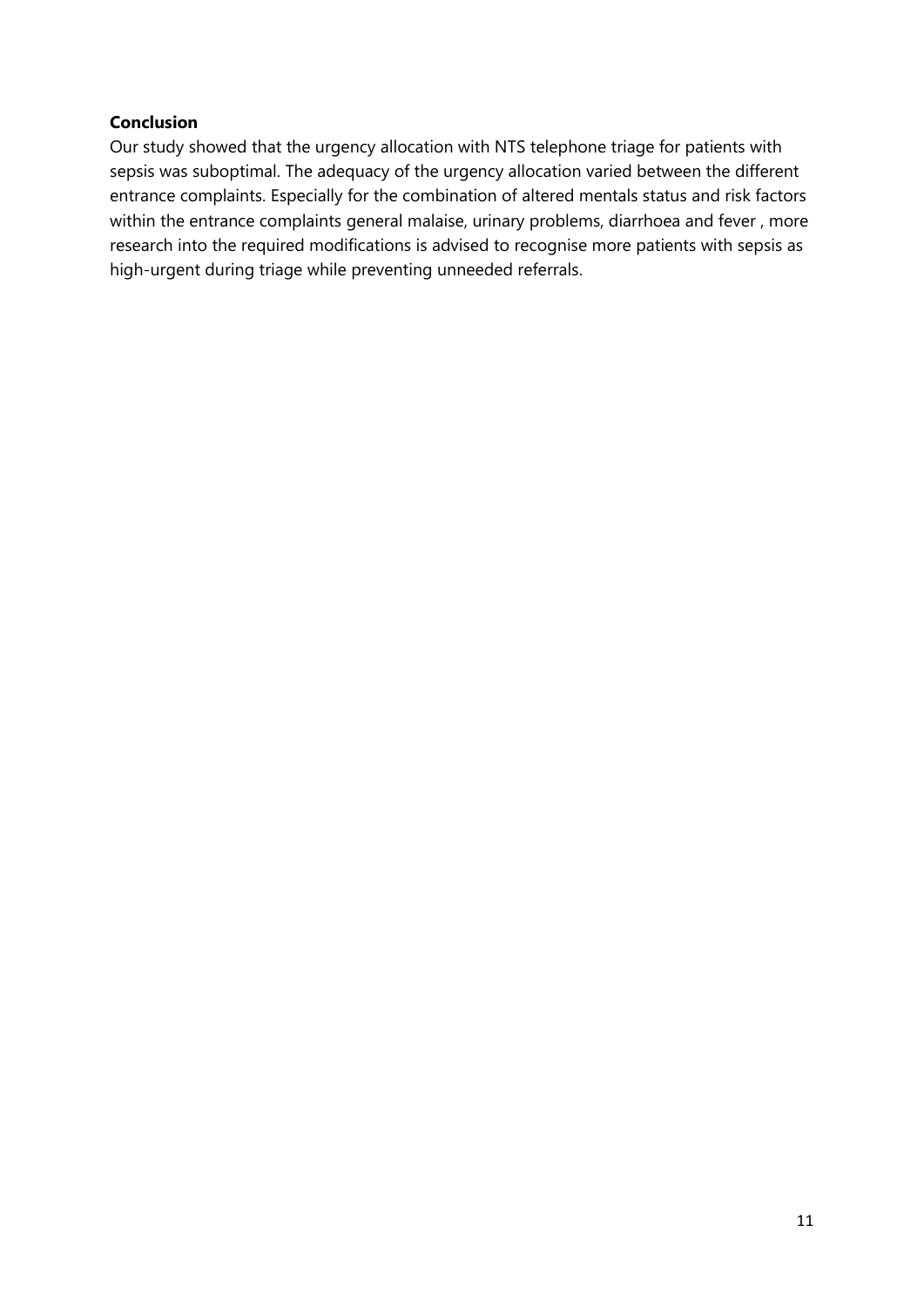# **References**

- 1. Singer, Mervyn, et al. "The third international consensus definitions for sepsis and septic shock (Sepsis-3)." *Jama* 315.8 (2016): 801-810.
- 2. Angus, Derek C., and Tom Van der Poll. "Severe sepsis and septic shock." *N Engl J Med* 369 (2013): 840-851.
- 3. Lagu, Tara, et al. "Hospitalizations, costs, and outcomes of severe sepsis in the United States 2003 to 2007." *Critical care medicine* 40.3 (2012): 754-761.
- 4. Angus, Derek C., et al. "Epidemiology of severe sepsis in the United States: analysis of incidence, outcome, and associated costs of care." *Critical care medicine* 29.7 (2001): 1303- 1310.
- 5. Ranieri, V. Marco, et al. "Drotrecogin alfa (activated) in adults with septic shock." *New England Journal of Medicine* 366.22 (2012): 2055-2064.
- 6. Vincent, Jean-Louis, et al. "International study of the prevalence and outcomes of infection in intensive care units." *Jama* 302.21 (2009): 2323-2329.
- 7. Henriksen, Daniel Pilsgaard, et al. "Risk factors for hospitalization due to community-acquired sepsis–a population-based case-control study." *PLoS One* 10.4 (2015): e0124838.
- 8. Friedman, Gilberto, Eliezer Silva, and Jean-Louis Vincent. "Has the mortality of septic shock changed with time?." *Critical care medicine* 26.12 (1998): 2078-2086.
- 9. Chaudhary, T., C. Hohenstein, and O. Bayer. "Die goldene Stunde der Sepsis." *Medizinische Klinik-Intensivmedizin und Notfallmedizin* 109.2 (2014): 104-108.
- 10. Machado, Flavia R., et al. "Late recognition and illness severity are determinants of early death in severe septic patients." *Clinics* 68 (2013): 586-591.
- 11. Gaieski, David F., et al. "Impact of time to antibiotics on survival in patients with severe sepsis or septic shock in whom early goal-directed therapy was initiated in the emergency department." *Critical care medicine* 38.4 (2010): 1045-1053.
- 12. Jalili, Mohammad, et al. "Effect of door-to-antibiotic time on mortality of patients with sepsis in emergency department: a prospective cohort study." *Acta Medica Iranica* (2013): 454-460.
- 13. Rhodes, Andrew, et al. "Surviving sepsis campaign: international guidelines for management of sepsis and septic shock: 2016." *Intensive care medicine* 43.3 (2017): 304-377.
- 14. Sherwin, Robert, et al. "Does early and appropriate antibiotic administration improve mortality in emergency department patients with severe sepsis or septic shock?." *The Journal of emergency medicine* 53.4 (2017): 588-595.
- 15. Seymour, Christopher W., et al. "Time to treatment and mortality during mandated emergency care for sepsis." *New England Journal of Medicine* 376.23 (2017): 2235-2244.
- 16. Loots, Feike J., et al. "Management of sepsis in out-of-hours primary care: a retrospective study of patients admitted to the intensive care unit." *BMJ open* 8.9 (2018): e022832.
- 17. Smits, Marleen, et al. "The development and performance of after-hours primary care in the Netherlands: a narrative review." *Annals of internal medicine* 166.10 (2017): 737-742.
- 18. Keizer, Ellen, et al. "Reducing the use of out-of-hours primary care services: a survey among Dutch general practitioners." *European Journal of General Practice* 22.3 (2016): 189-195.
- 19. Smits, Marleen, et al. "Reliability and validity of the Netherlands Triage Standard in emergency care settings: a case scenario study." *Emergency Medicine Journal* (2022).
- 20. Huibers, Linda, et al. "Safety of telephone triage in out-of-hours care: a systematic review." *Scandinavian journal of primary health care* 29.4 (2011): 198-209.
- 21. van Ierland, Yvette, et al. "Validity of telephone and physical triage in emergency care: the Netherlands Triage System." *Family practice* 28.3 (2011): 334-341.
- 22. Thim, Troels, et al. "Initial assessment and treatment with the Airway, Breathing, Circulation, Disability, Exposure (ABCDE) approach." *International journal of general medicine* 5 (2012): 117.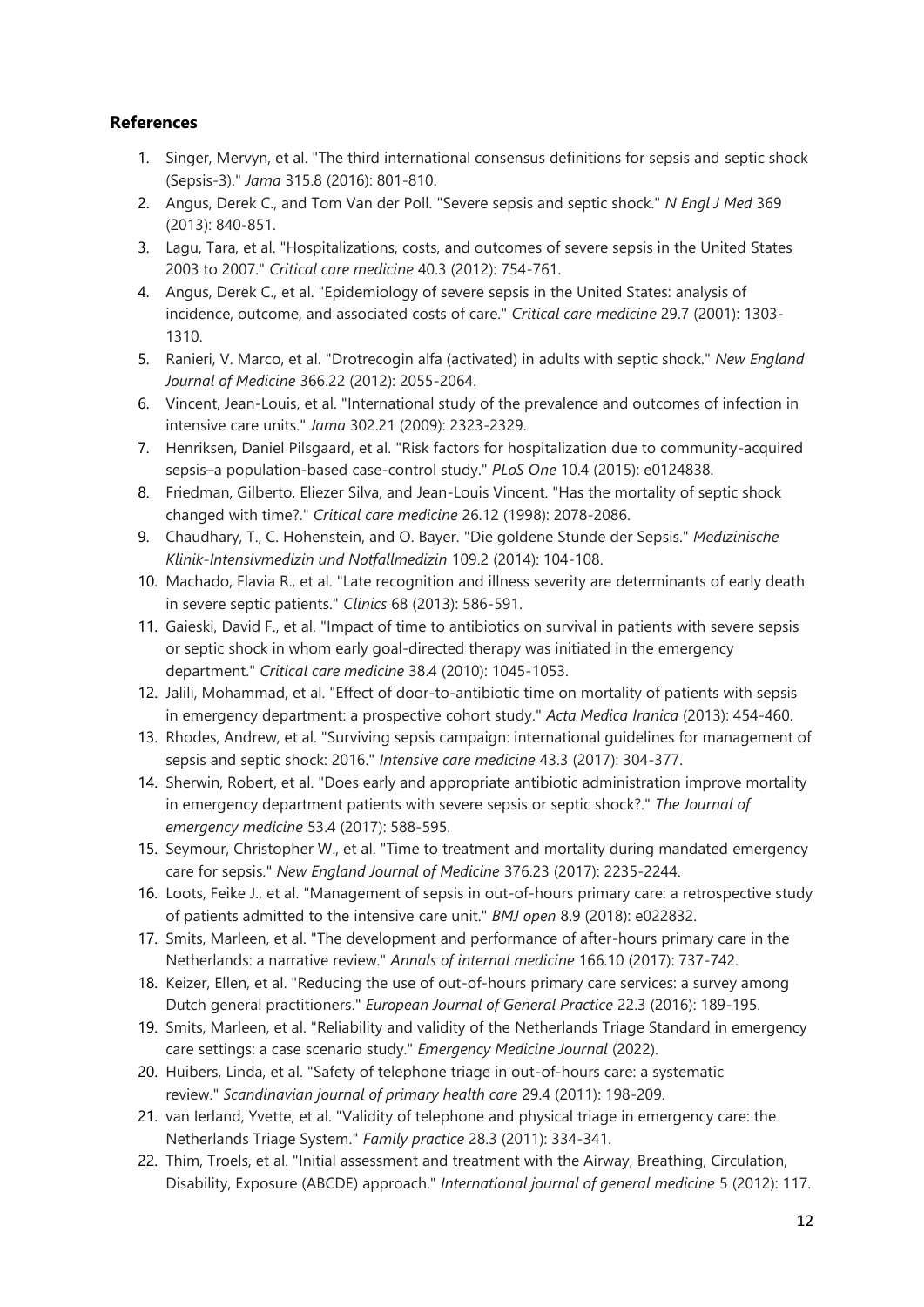- 23. van Ierland, Yvette, et al. "Validity of telephone and physical triage in emergency care: the Netherlands Triage System." *Family practice* 28.3 (2011): 334-341.
- 24. Netherlands Triage Standard [Nederlandse Triage Standaard], 2019. Accessed at [www.de-nts.nl](http://www.de-nts.nl/) on 29 January 2022.
- 25. Gräff, Ingo, et al. "Validity of the Manchester Triage System in patients with sepsis presenting at the ED: a first assessment." *Emergency Medicine Journal* 34.4 (2017): 212-218.
- 26. Chamberlain, Diane J., et al. "Identification of the severe sepsis patient at triage: a prospective analysis of the Australasian Triage Scale." *Emergency Medicine Journal* 32.9 (2015): 690-697.
- 27. Geier, Felicitas, et al. "Severity illness scoring systems for early identification and prediction of in-hospital mortality in patients with suspected sepsis presenting to the emergency department." *Wiener klinische Wochenschrift* 125.17 (2013): 508-515.
- 28. Bijlsma, Merijn W., et al. "Epidemiology of invasive meningococcal disease in the Netherlands, 1960–2012: an analysis of national surveillance data." *The Lancet infectious diseases* 14.9 (2014): 805-812.
- 29. Tin Tin Htar, Myint, et al. "Systematic literature review of the impact and effectiveness of monovalent meningococcal C conjugated vaccines when used in routine immunization programs." *BMC public health* 20.1 (2020): 1-15.
- 30. Loots, Feike J., et al. "Development and external validation of a new clinical prediction model for early recognition of sepsis in adult patients in primary care: a diagnostic study." *British Journal of General Practice* (2022).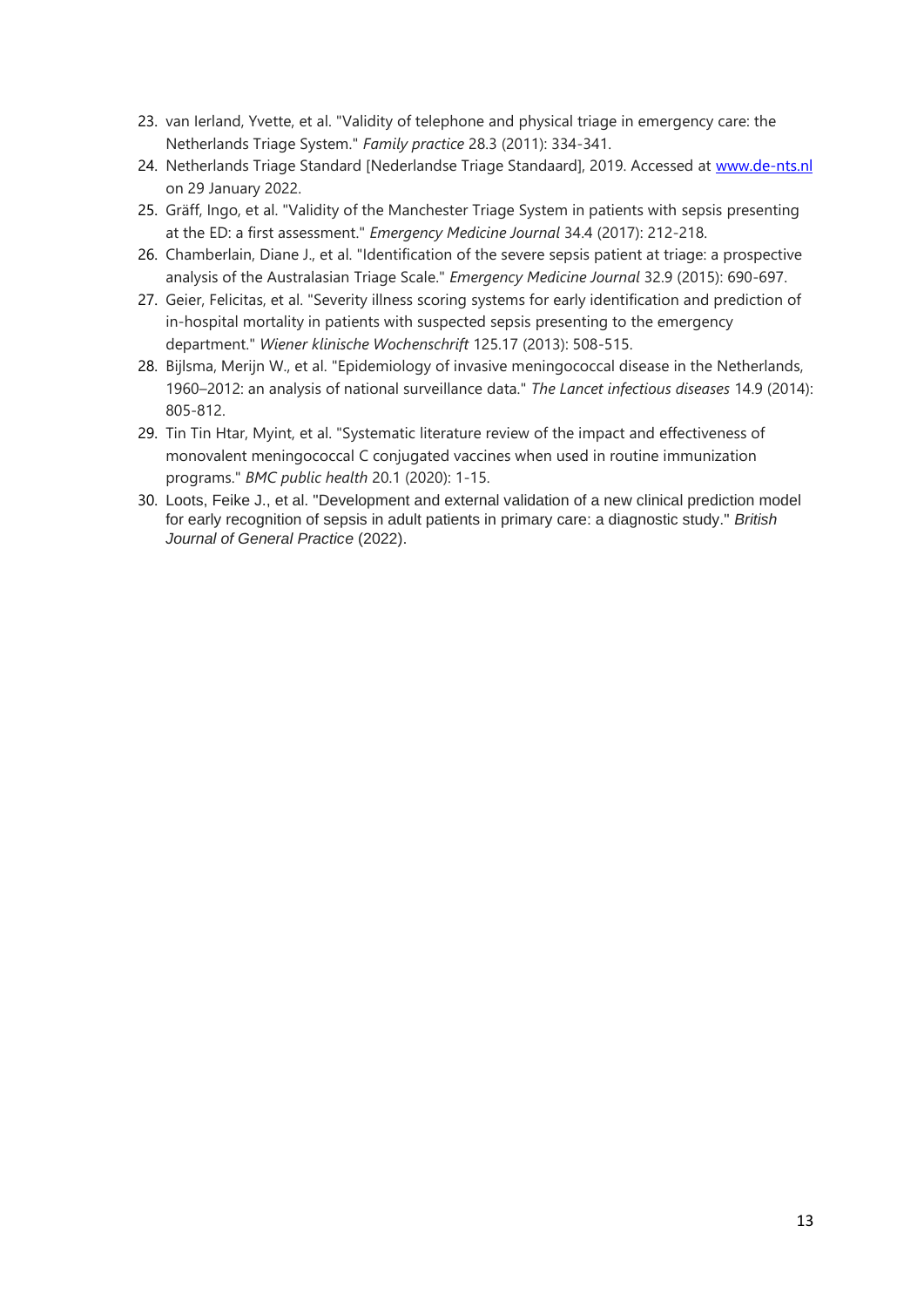# **Appendix**

| <b>Urgency Level</b> | <b>Title</b>     | <b>Description</b>             | <b>Response time</b> |
|----------------------|------------------|--------------------------------|----------------------|
| U <sub>0</sub>       | Resuscitation    | Failure of vital functions     | Immediate            |
| U1                   | Life-threatening | Vital functions are unstable   | As soon as possible  |
| U <sub>2</sub>       | Emergent         | Vital functions are threatened | Within 1 hour        |
| U3                   | Urgent           | Risk for damage                | Within a few hours   |
| U4                   | Non-urgent       | Negligible risk for damage     | Within 24 hours      |
| U <sub>5</sub>       | Advice           | No risk for damage             | Next working day     |

# **Table 1. Description of urgency levels of the Netherlands Triage Standard**

#### **Table 2. Inclusion- and exclusion criteria.**

|                     | <b>Included</b>                           | <b>Excluded</b>                    |
|---------------------|-------------------------------------------|------------------------------------|
| Entrance complaints | ABCDE, general malaise, vomiting,         | Allergic reaction, nose bleeding,  |
|                     | abdominal pain, diabetes, diarrhoea,      | burn, foreign body, complaints     |
|                     | cough, fever, dyspnoea, neurological      | of teeth, intoxication, complaints |
|                     | deficit, urinary problems, strange or     | of eye or ear, child-birth         |
|                     | suicidal behaviour, collapse or fainting, | problems, trauma face, trauma      |
|                     | complaints of arm or leg, complaints of   | extremity, trauma abdomen,         |
|                     | neck, palpitations, obstipation, insult,  | trauma neck, trauma back,          |
|                     | complaint of throat, pain back, drain or  | trauma head, trauma thorax,        |
|                     | probe, pain thorax, rectal complaints,    | vaginal bleeding, drowning,        |
|                     | headache, inflammation of skin or         | pregnancy, wound, implantable      |
|                     | mamma.                                    | cardioverter-defibrillator, death. |
| Age                 | $\geq$ 18 years                           | <18 years                          |
| Other               |                                           | <b>Terminal patients</b>           |
|                     |                                           | Two contacts <7 days.              |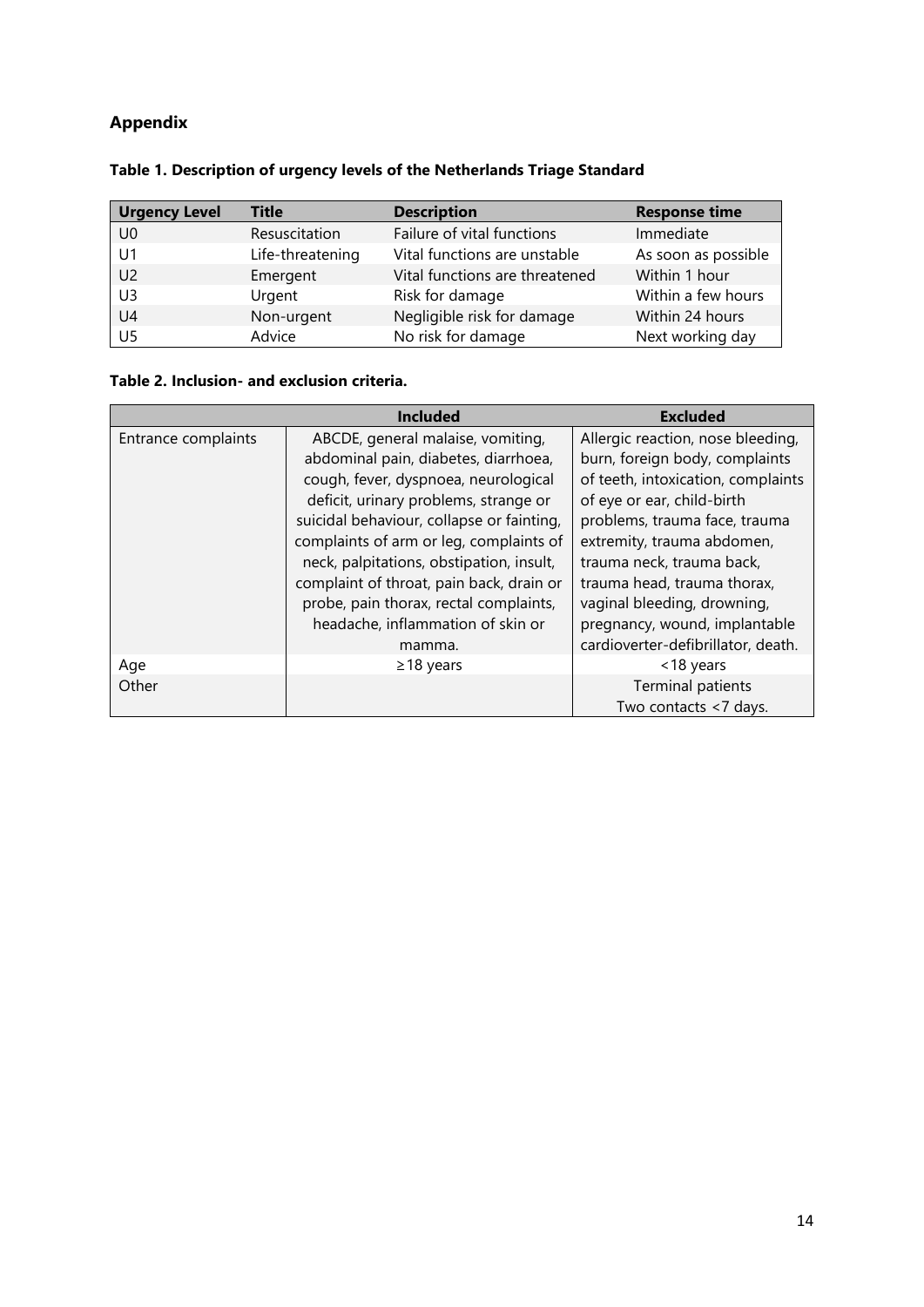|                                                             | <b>ASRO</b> | <b>No ASRO</b> |
|-------------------------------------------------------------|-------------|----------------|
|                                                             | $(n=1721)$  | $(n = 285664)$ |
| <b>Demographics</b>                                         |             |                |
| Age, median (IQR), y                                        | 81 (72-91)  | 51 (32-70)     |
| Sex, No. (%)                                                |             |                |
| Men                                                         | 884 (51)    | 112642 (39)    |
| Comorbidities, No. (%)                                      |             |                |
| <b>Diabetes</b>                                             | 542 (32)    | 42288 (15)     |
| Cardiovascular                                              | 927 (54)    | 57749 (20)     |
| <b>COPD</b>                                                 | 424 (25)    | 23236 (8)      |
| Neurological disorder                                       | 148(9)      | 11742 (4)      |
| Kidney disorder                                             | 432 (25)    | 22472 (8)      |
| Malignancy                                                  | 165 (10)    | 11684 (4)      |
| Number of comorbidities                                     |             |                |
| 0                                                           | 340 (20)    | 182404 (64)    |
| 1                                                           | 559 (33)    | 57219 (20)     |
| $\geq$ 2                                                    | 822 (48)    | 46041 (16)     |
|                                                             |             |                |
| Immunosuppressive use                                       | 329 (19)    | 17680 (6)      |
| Information about contact, No. (%)                          |             |                |
| Time of day                                                 |             |                |
| Mo-Fr 8.00-23.59h                                           | 439 (26)    | 81334 (29)     |
| Sat-Sun / holiday 8.00-23.59h                               | 881 (51)    | 146152 (51)    |
|                                                             |             |                |
| Night 0.00-7.59h                                            | 403 (23)    | 58178 (20)     |
| Type of contact                                             |             |                |
| Telephone                                                   | 250 (15)    | 117269 (41)    |
| Consult                                                     | 249 (15)    | 130329 (46)    |
| Visit                                                       | 1222 (71)   | 38066 (13)     |
| Number of entrance complaints                               |             |                |
| $\boldsymbol{0}$                                            | 8(0.5)      | 692 (0.2)      |
| 1                                                           | 1438 (83.6) | 244452 (85.6)  |
| $\overline{\mathbf{c}}$                                     | 232 (13.5)  | 36359 (12.7)   |
| 3                                                           | 18(1.0)     | 3242 (1.1)     |
|                                                             | 25(1.5)     | 613(0.2)       |
| Triage urgency category                                     |             |                |
| U1                                                          | 130 (7.6)   | 13848 (4.8)    |
| U <sub>2</sub>                                              | 873 (50.7)  | 70577 (24.7)   |
| U <sub>3</sub>                                              | 623 (36.2)  | 101576 (35.6)  |
| U4                                                          | 44 (2.6)    | 41284 (14.5)   |
| U <sub>5</sub>                                              | 51(3.0)     | 58367 (20.4)   |
| Care prior to or during contact No. (%)                     |             |                |
| AB prescribed by regular GP 3 days prior to contact OOH GPC | 153 (14.1)  | 7375 (5.2)     |
| Contact with regular GP 3 days prior to contact OOH GPC     | 604 (35.1)  | 51741 (18.1)   |
| AB prescribed during contact OOH GPC                        | 281 (16.3)  | 37014 (13.0)   |
| Care during follow-up                                       |             |                |
| Hospital admission within 7 days, No. (%)                   | 1089 (63.3) | 8608 (3.0)     |
| Length of stay, mean (SD), days                             | 11(13)      | 6(6)           |
| 30-day mortality, No. (%)                                   | 1222 (71)   | 4153 (1.5)     |

#### **Table 3. Patient characteristics, by adverse sepsis related outcome.**

Abbreviations: ASRO: adverse sepsis related outcome, IQR: interquartile range, COPD: chronic obstructive pulmonary disease, GP: general practitioner, OOH GPC: out-of-hours general practitioner cooperative, SD: standard deviation. AB: antibiotics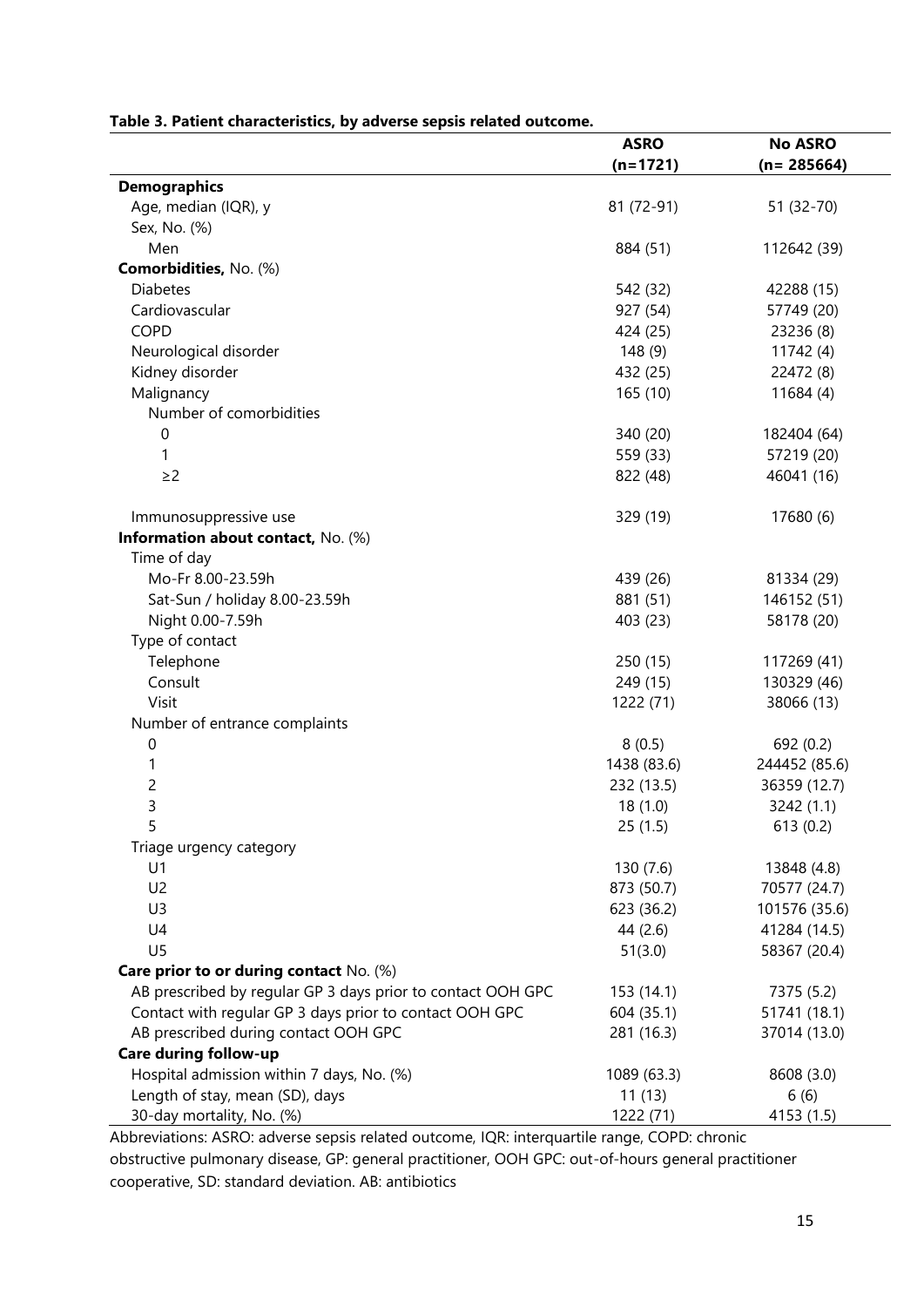#### **Figure 1. Odds ratios (95% CI) per entrance complaint**



Abbreviations: CI: confidence interval.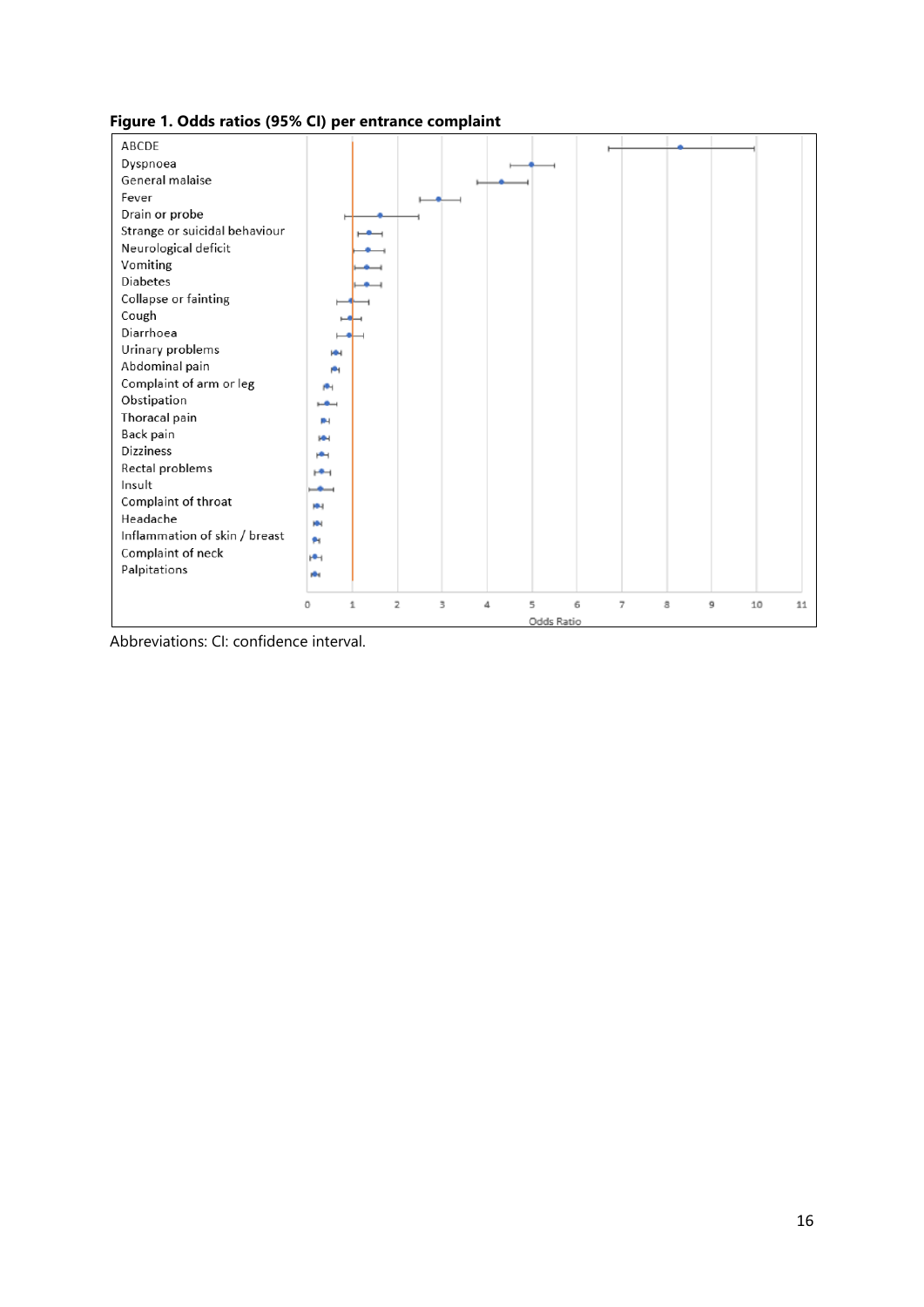| <b>Entrance complaints</b>   | <b>High-urgent</b> | Low-urgent | P-value |
|------------------------------|--------------------|------------|---------|
|                              | $U1-U2,$           | $U3-U5,$   |         |
|                              | No. (%)            | No. (%)    |         |
| <b>ABCDE</b>                 | 87 (97)            | 3(3)       | 0.001   |
| Abdominal pain               | 105 (61)           | 67 (39)    | 0.438   |
| Collapse or fainting         | 17 (85)            | 3(15)      | 0.015   |
| Complaints of arm or leg     | 20 (26)            | 58 (74)    | 0.001   |
| Cough                        | 24 (38)            | 40 (63)    | 0.001   |
| <b>Diabetes</b>              | 32 (52)            | 30 (48)    | 0.278   |
| Diarrhoea                    | 10(33)             | 20(67)     | 0.005   |
| Dyspnoea                     | 390 (75)           | 129 (25)   | < 0.001 |
| Fever                        | 78 (53)            | 68 (47)    | 0.214   |
| General malaise              | 124 (52)           | 115 (48)   | 0.031   |
| Neurological deficit         | 41 (84)            | 8(16)      | < 0.001 |
| Obstipation                  | 4(40)              | 6(60)      | 0.240   |
| Strange / suicidal behaviour | 37 (44)            | 47 (56)    | 0.007   |
| Urinary problems             | 35 (30)            | 83 (70)    | < 0.001 |
| Vomiting                     | 34 (49)            | 35 (51)    | 0.122   |
| Total <sup>1</sup>           | 998 (58)           | 723 (42)   |         |

**Table 4. High- and low urgent per entry complaints - cases with adverse sepsis related outcome.** 

NB The fifteen entrance complaints with the highest odds ratios for the outcome ASRO are analysed. <sup>1.</sup> Total is not the total of these fifteen entrance complaints, but total of all entrance complaints with adverse sepsis related outcome.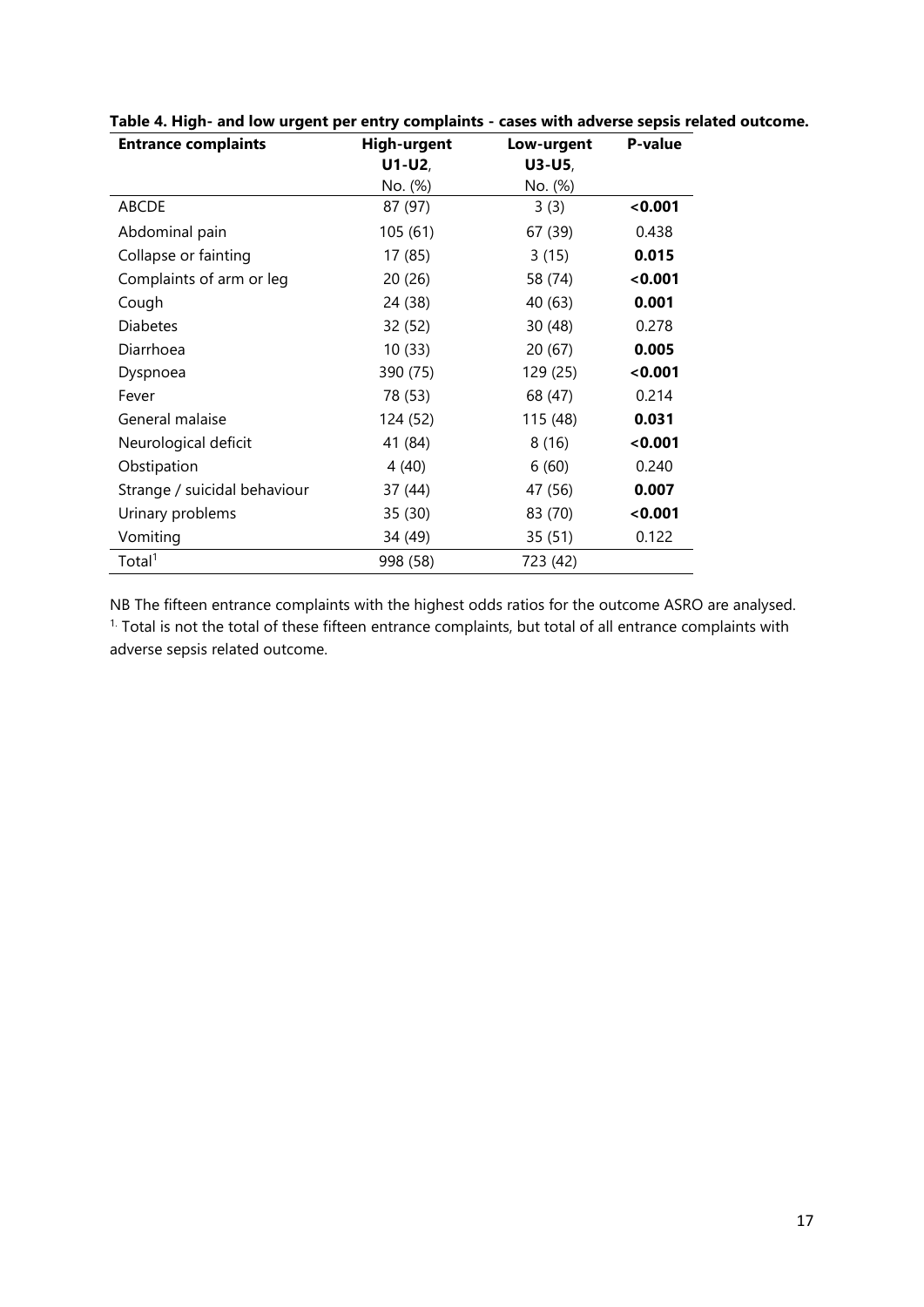| <b>Entrance complaints</b>   | High-urgent,<br><b>ASRO</b> | High-urgent,<br><b>No ASRO</b> |
|------------------------------|-----------------------------|--------------------------------|
|                              | No. (%)                     | No. (%)                        |
| <b>ABCDE</b>                 | 87 (97)                     | 1765 (93)                      |
| Abdominal pain               | 105 (61)                    | 18033 (43)                     |
| Collapse or fainting         | 17 (85)                     | 1754 (53)                      |
| Complaints of arm or leg     | 20(26)                      | 2660 (10)                      |
| Cough                        | 24 (38)                     | 1217 (11)                      |
| <b>Diabetes</b>              | 32 (52)                     | 1195 (15)                      |
| Diarrhoea                    | 10(33)                      | 582 (11)                       |
| Dyspnoea                     | 390 (75)                    | 12608 (56)                     |
| Fever                        | 78 (53)                     | 2572 (30)                      |
| General malaise              | 124 (52)                    | 2523 (25)                      |
| Neurological deficit         | 41 (84)                     | 4309 (72)                      |
| Obstipation                  | 4(40)                       | 488 (13)                       |
| Strange / suicidal behaviour | 37(44)                      | 5426 (53)                      |
| Urinary problems             | 35 (30)                     | 2473 (9)                       |
| Vomiting                     | 34 (49)                     | 2555 (30)                      |
| Total <sup>1</sup>           | 998 (58)                    | 84425 (30)                     |

**Table 5. High-urgent per entrance complaint by outcome ASRO.**

NB The fifteen entrance complaints with the highest odds ratios for the outcome ASRO are analysed. High-urgent included U1 and U2.

 $1.$  Total of all patients including patients with other entrance complaints than listed in this table.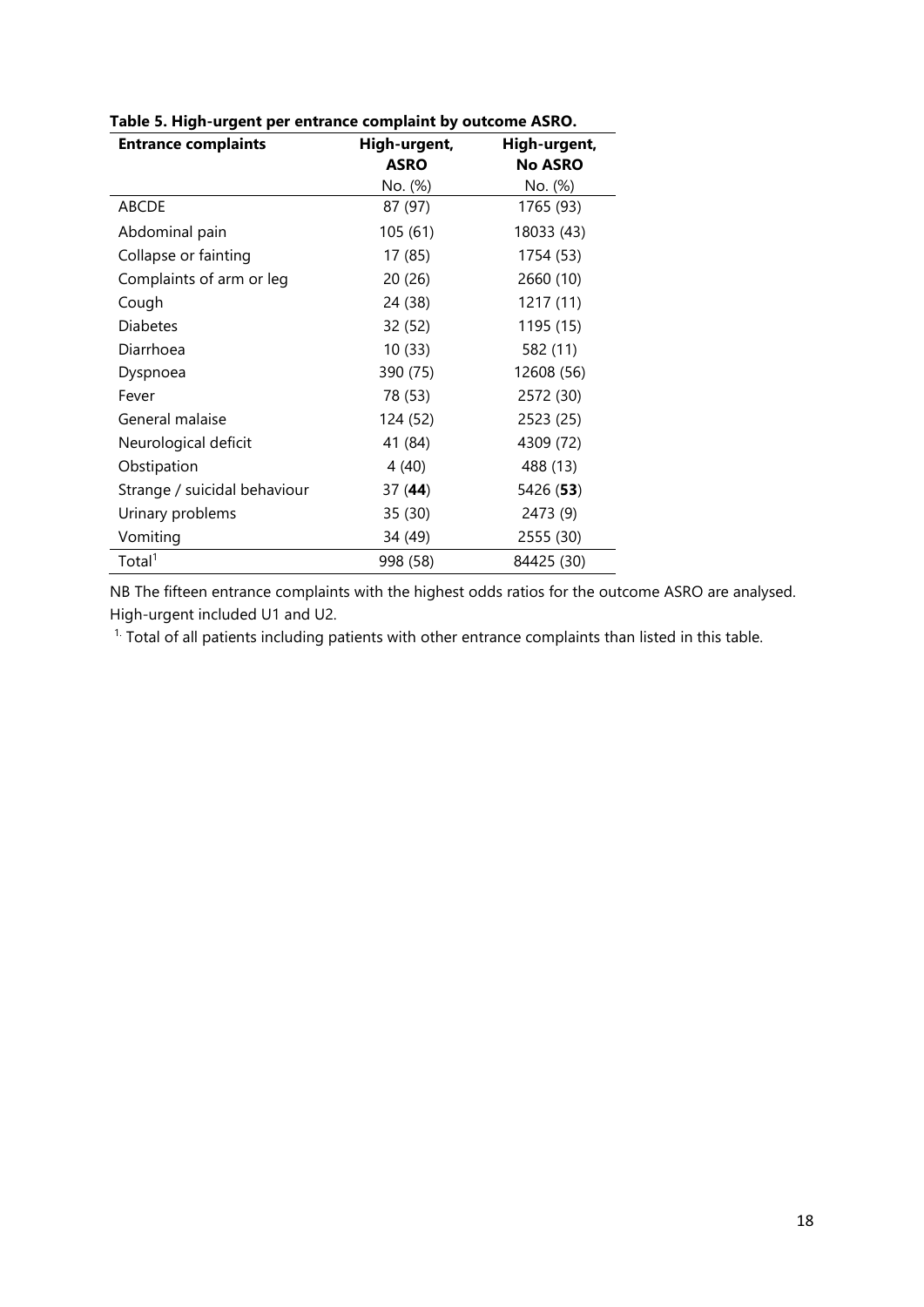**Figure 2. Flowcharts: hierarchically ordered answers to the questions of the Netherlands Triage Standard.**





#### **2.b. Entrance complaint: General malaise.**

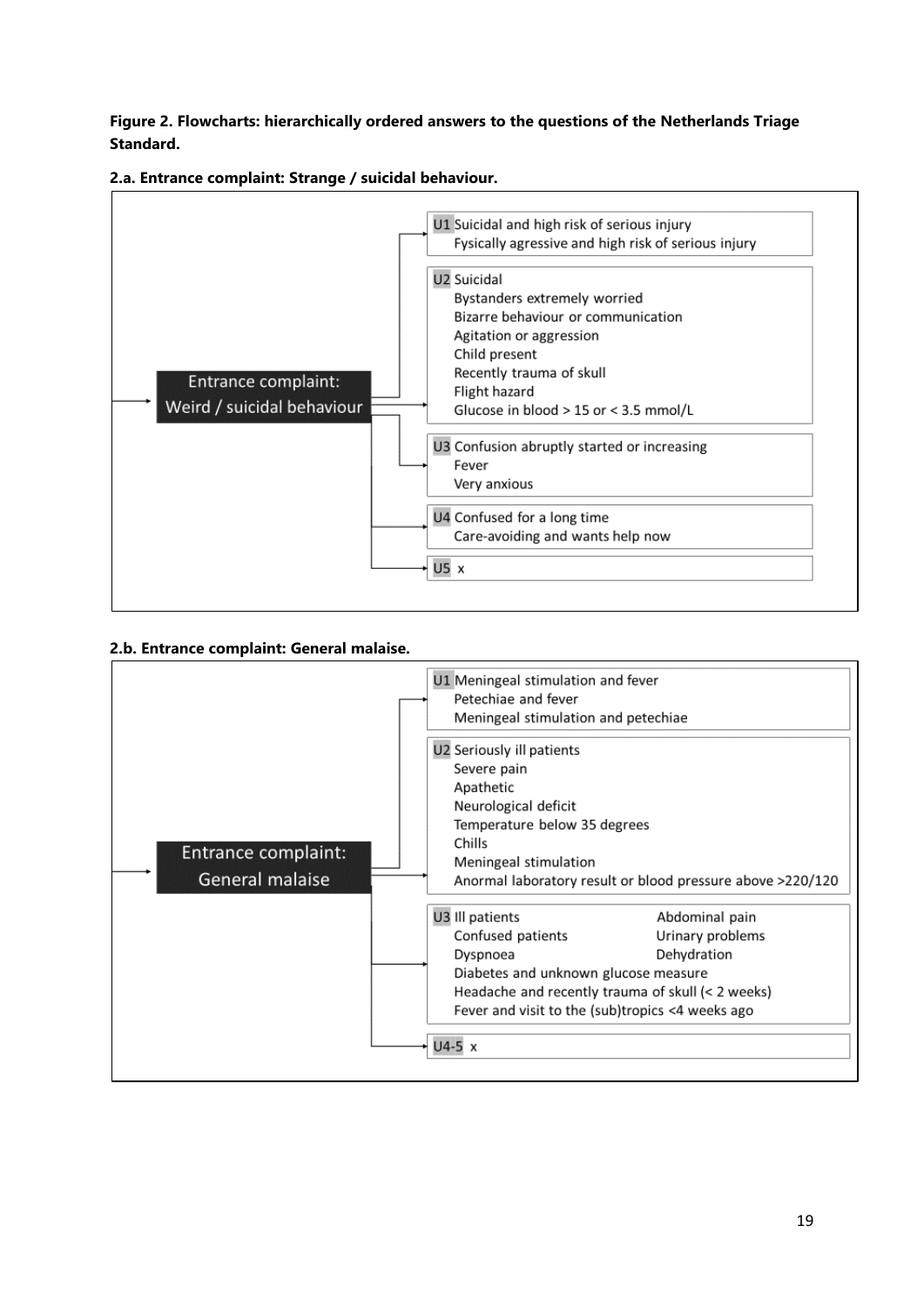## **2.c. Entrance complaint: Fever.**



1.High-risk patient: old age, chronic disease, reduced resistance (caused by chemotherapy, transplantation, immunosupressiv medication), recent surgery or admission in hospital, inconsistent or wrong story.

## **2.d. Entrance complaint: Urinary problems.**



<sup>1.</sup>High-risk patient: old age, chronic disease, reduced resistance (caused by chemotherapy, transplantation, immunosupressiv medication), recent surgery or admission in hospital, inconsistent or wrong story.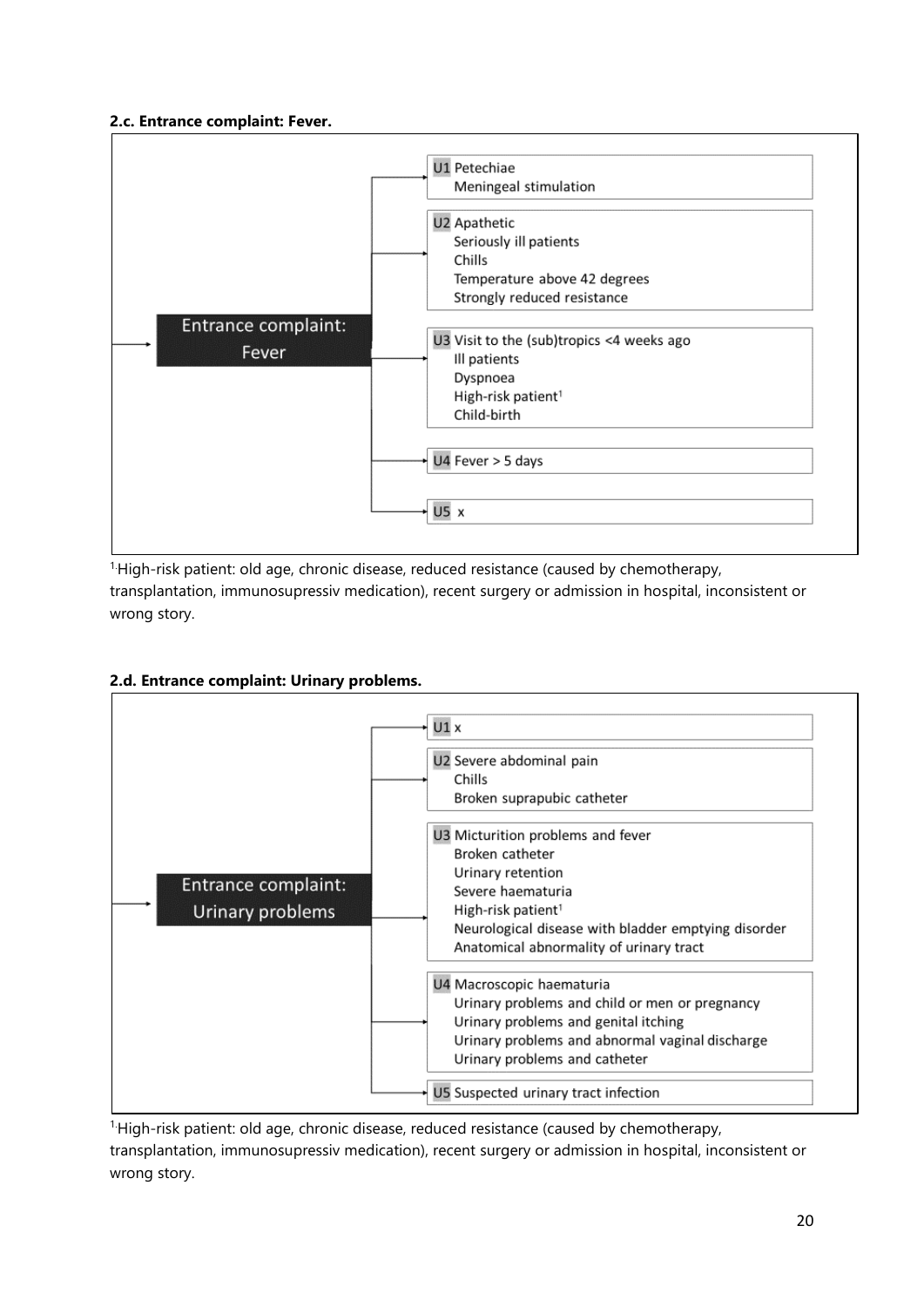## **2.e. Entrance complaint: Cough.**



## **2.f. Entrance complaint: Diarrhoea**